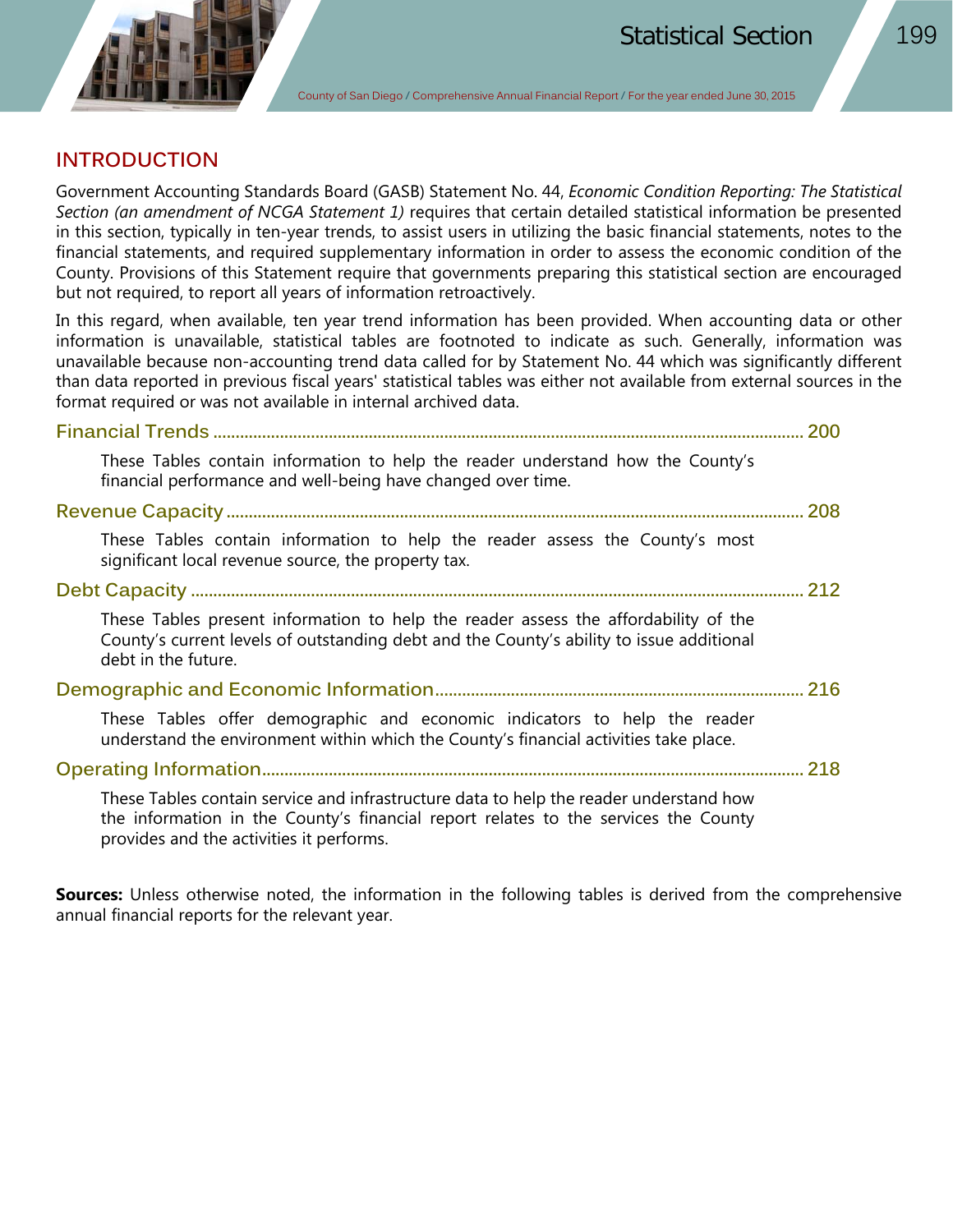## **Table 1**

**County of San Diego Net Position by Component Last Ten Fiscal Years (Accrual Basis of Accounting) (In Thousands)**

|                                             | <b>Fiscal Year</b> |           |           |           |           |  |  |  |  |
|---------------------------------------------|--------------------|-----------|-----------|-----------|-----------|--|--|--|--|
|                                             | 2006               | 2007      | 2008      | 2009      | 2010      |  |  |  |  |
| Net position                                |                    |           |           |           |           |  |  |  |  |
| Governmental activities                     |                    |           |           |           |           |  |  |  |  |
| Net investment in capital assets            | \$<br>2,367,442    | 2,409,050 | 2,468,142 | 2,582,854 | 2,595,105 |  |  |  |  |
| Restricted                                  | 224,635            | 162,318   | 181,198   | 314,107   | 247,585   |  |  |  |  |
| Unrestricted                                | (197, 916)         | 178,231   | 351,326   | 319,669   | 535,103   |  |  |  |  |
| Total governmental activities net position  | 2,394,161          | 2,749,599 | 3,000,666 | 3,216,630 | 3,377,793 |  |  |  |  |
|                                             |                    |           |           |           |           |  |  |  |  |
| <b>Business-type activities</b>             |                    |           |           |           |           |  |  |  |  |
| Net investment in capital assets            | 97,212             | 112,549   | 126,237   | 148,146   | 164,845   |  |  |  |  |
| <b>Restricted</b>                           |                    |           |           |           |           |  |  |  |  |
| Unrestricted                                | 81,125             | 84,779    | 92,686    | 88,909    | 87,254    |  |  |  |  |
| Total business-type activities net position | 178,337            | 197,328   | 218,923   | 237,055   | 252,099   |  |  |  |  |
|                                             |                    |           |           |           |           |  |  |  |  |
| Primary government                          |                    |           |           |           |           |  |  |  |  |
| Net investment in capital assets            | 2,464,654          | 2,521,599 | 2,594,379 | 2,731,000 | 2,759,950 |  |  |  |  |
| Restricted                                  | 224,635            | 162,318   | 181,198   | 314,107   | 247,585   |  |  |  |  |
| Unrestricted                                | (116, 791)         | 263,010   | 444,012   | 408,578   | 622,357   |  |  |  |  |
| Total primary government net position       | \$<br>2,572,498    | 2,946,927 | 3,219,589 | 3,453,685 | 3,629,892 |  |  |  |  |

|                                             | <b>Fiscal Year</b> |           |           |           |             |  |  |  |  |
|---------------------------------------------|--------------------|-----------|-----------|-----------|-------------|--|--|--|--|
|                                             | 2011               | 2012      | 2013      | 2014      | 2015        |  |  |  |  |
| Net position                                |                    |           |           |           |             |  |  |  |  |
| Governmental activities                     |                    |           |           |           |             |  |  |  |  |
| Net investment in capital assets            | \$<br>2,675,240    | 2,770,556 | 2,861,061 | 3,015,405 | 3,042,782   |  |  |  |  |
| Restricted                                  | 529,808            | 553,249   | 619,855   | 669,832   | 619,565     |  |  |  |  |
| Unrestricted (1)                            | 365,165            | 454,565   | 514,015   | 655,954   | (1,268,029) |  |  |  |  |
| Total governmental activities net position  | 3,570,213          | 3,778,370 | 3,994,931 | 4,341,191 | 2,394,318   |  |  |  |  |
|                                             |                    |           |           |           |             |  |  |  |  |
| <b>Business-type activities</b>             |                    |           |           |           |             |  |  |  |  |
| Net investment in capital assets            | 163,268            | 162,874   | 167,430   | 171,911   | 167,453     |  |  |  |  |
| Restricted                                  |                    |           |           |           |             |  |  |  |  |
| Unrestricted                                | 89,602             | 87,348    | 81,185    | 78,547    | 67,948      |  |  |  |  |
| Total business-type activities net position | 252,870            | 250,222   | 248,615   | 250,458   | 235,401     |  |  |  |  |
|                                             |                    |           |           |           |             |  |  |  |  |
| Primary government                          |                    |           |           |           |             |  |  |  |  |
| Net investment in capital assets            | 2,838,508          | 2,933,430 | 3,028,491 | 3,187,316 | 3,210,235   |  |  |  |  |
| Restricted                                  | 529,808            | 553,249   | 619,855   | 669,832   | 619,565     |  |  |  |  |
| Unrestricted (1)                            | 454,767            | 541,913   | 595,200   | 734,501   | (1,200,081) |  |  |  |  |
| Total primary government net position       | 3,823,083          | 4,028,592 | 4,243,546 | 4,591,649 | 2,629,719   |  |  |  |  |

(1) 2015 reflects the implementation of Governmental Accounting Standards Board (GASB) Statement No. 68*, Accounting and Financial Reporting for Pensions, an amendment of GASB Statement No. 27.*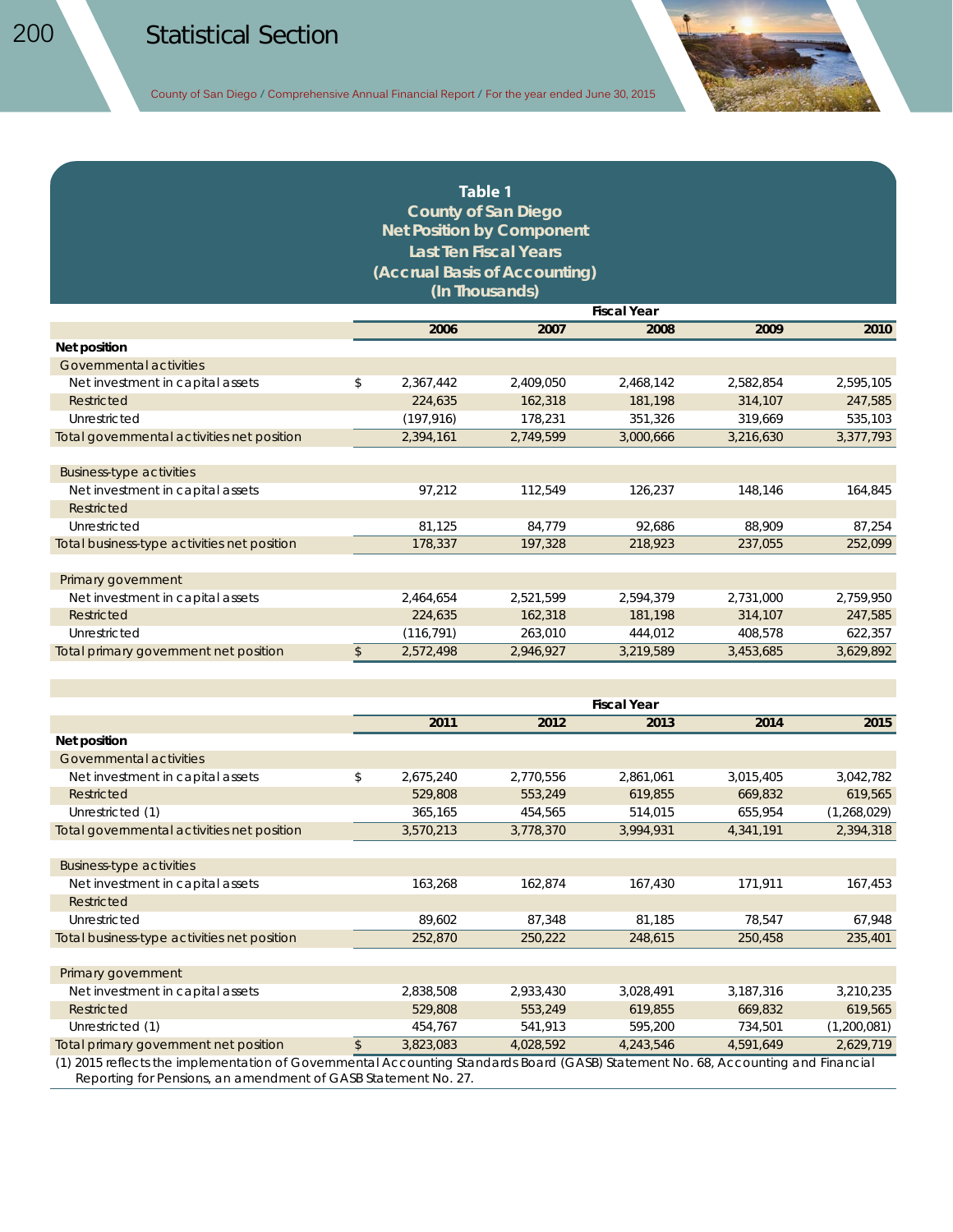| Table 2<br><b>County of San Diego</b><br><b>Changes in Net Position</b> |               |                               |                    |            |            |  |  |  |  |  |
|-------------------------------------------------------------------------|---------------|-------------------------------|--------------------|------------|------------|--|--|--|--|--|
| For the Last Ten Fiscal Years                                           |               |                               |                    |            |            |  |  |  |  |  |
|                                                                         |               | (Accrual Basis of Accounting) |                    |            |            |  |  |  |  |  |
|                                                                         |               | (In Thousands)                |                    |            |            |  |  |  |  |  |
|                                                                         |               |                               | <b>Fiscal Year</b> |            |            |  |  |  |  |  |
|                                                                         | 2006          | 2007                          | 2008               | 2009       | 2010       |  |  |  |  |  |
| <b>Expenses</b>                                                         |               |                               |                    |            |            |  |  |  |  |  |
| Governmental activities                                                 |               |                               |                    |            |            |  |  |  |  |  |
| General government                                                      | \$<br>240,158 | 249,993                       | 298,607            | 275,508    | 304,305    |  |  |  |  |  |
| Public protection                                                       | 1,021,464     | 1,079,320                     | 1,180,114          | 1,158,162  | 1,091,910  |  |  |  |  |  |
| Public ways and facilities                                              | 128,268       | 133,148                       | 144,452            | 151,125    | 131,982    |  |  |  |  |  |
| Health and sanitation                                                   | 559,709       | 580,384                       | 638,869            | 678,217    | 681,448    |  |  |  |  |  |
| Public assistance                                                       | 1,015,481     | 1,043,454                     | 1,114,453          | 1,177,320  | 1,171,603  |  |  |  |  |  |
| Education                                                               | 32,488        | 33,223                        | 36,355             | 42,424     | 39,165     |  |  |  |  |  |
| Recreation and cultural                                                 | 23,376        | 28,469                        | 33,941             | 34,542     | 33,629     |  |  |  |  |  |
| Interest on long-term debt                                              | 116,692       | 146,997                       | 119,138            | 118,927    | 111,942    |  |  |  |  |  |
| Total governmental activities expenses                                  | 3,137,636     | 3,294,988                     | 3,565,929          | 3,636,225  | 3,565,984  |  |  |  |  |  |
| <b>Business-type activities</b>                                         |               |                               |                    |            |            |  |  |  |  |  |
| Airport                                                                 | 7,699         | 8,209                         | 8,848              | 10,614     | 12,389     |  |  |  |  |  |
| Wastewater management                                                   | 4,733         | 4,422                         | 5,320              | 16,666     | 5,523      |  |  |  |  |  |
| Sanitation district                                                     | 15,133        | 15,620                        | 17,574             | 5,794      | 18,831     |  |  |  |  |  |
| Total business-type activities expenses                                 | 27,565        | 28,251                        | 31,742             | 33,074     | 36,743     |  |  |  |  |  |
| Total primary government expenses                                       | 3,165,201     | 3,323,239                     | 3,597,671          | 3,669,299  | 3,602,727  |  |  |  |  |  |
|                                                                         |               |                               |                    |            |            |  |  |  |  |  |
| Program revenues                                                        |               |                               |                    |            |            |  |  |  |  |  |
| Governmental activities                                                 |               |                               |                    |            |            |  |  |  |  |  |
| Charges for services:                                                   |               |                               |                    |            |            |  |  |  |  |  |
| General government                                                      | 99,083        | 98,365                        | 130,645            | 93,939     | 90,503     |  |  |  |  |  |
| Public protection                                                       | 202,941       | 201,332                       | 217,953            | 215,343    | 204,405    |  |  |  |  |  |
| Other activities                                                        | 153,535       | 153,717                       | 137,020            | 133,834    | 150,461    |  |  |  |  |  |
| Operating grants and contributions                                      | 2,067,803     | 2,113,585                     | 2,152,380          | 2,181,366  | 2,192,591  |  |  |  |  |  |
| Capital grants and contributions                                        | 5,283         | 7,559                         | 24,474             | 60,703     | 33,246     |  |  |  |  |  |
| Total governmental activities program revenues                          | 2,528,645     | 2,574,558                     | 2,662,472          | 2,685,185  | 2,671,206  |  |  |  |  |  |
| <b>Business-type activities</b>                                         |               |                               |                    |            |            |  |  |  |  |  |
| Charges for services:                                                   |               |                               |                    |            |            |  |  |  |  |  |
| Airport                                                                 | 7,433         | 9,367                         | 16,097             | 9,397      | 9,299      |  |  |  |  |  |
| Wastewater management                                                   | 4,322         | 4,662                         | 5,318              | 6,567      | 6,616      |  |  |  |  |  |
| Sanitation district                                                     | 17,251        | 17,995                        | 20,060             | 20,114     | 19,823     |  |  |  |  |  |
| Operating grants and contributions                                      | 9,994         | 8,257                         | 7,725              | 12,974     | 15,330     |  |  |  |  |  |
| Capital grants and contributions                                        | 58            | 464                           |                    |            |            |  |  |  |  |  |
| Total business-type program revenues                                    | 39,058        | 40,745                        | 49,200             | 49,052     | 51,068     |  |  |  |  |  |
| Total primary government program revenues                               | 2,567,703     | 2,615,303                     | 2,711,672          | 2,734,237  | 2,722,274  |  |  |  |  |  |
|                                                                         |               |                               |                    |            |            |  |  |  |  |  |
| Net (Expense) Revenue                                                   |               |                               |                    |            |            |  |  |  |  |  |
| Governmental activities                                                 | (608,991)     | (720, 430)                    | (903, 457)         | (951, 040) | (894, 778) |  |  |  |  |  |
| <b>Business-type activities</b>                                         | 11,493        | 12,494                        | 17,458             | 15,978     | 14,325     |  |  |  |  |  |
| Total primary government net (expense) revenue \$                       | (597, 498)    | (707, 936)                    | (885,999)          | (935, 062) | (880, 453) |  |  |  |  |  |

**Continued on next page**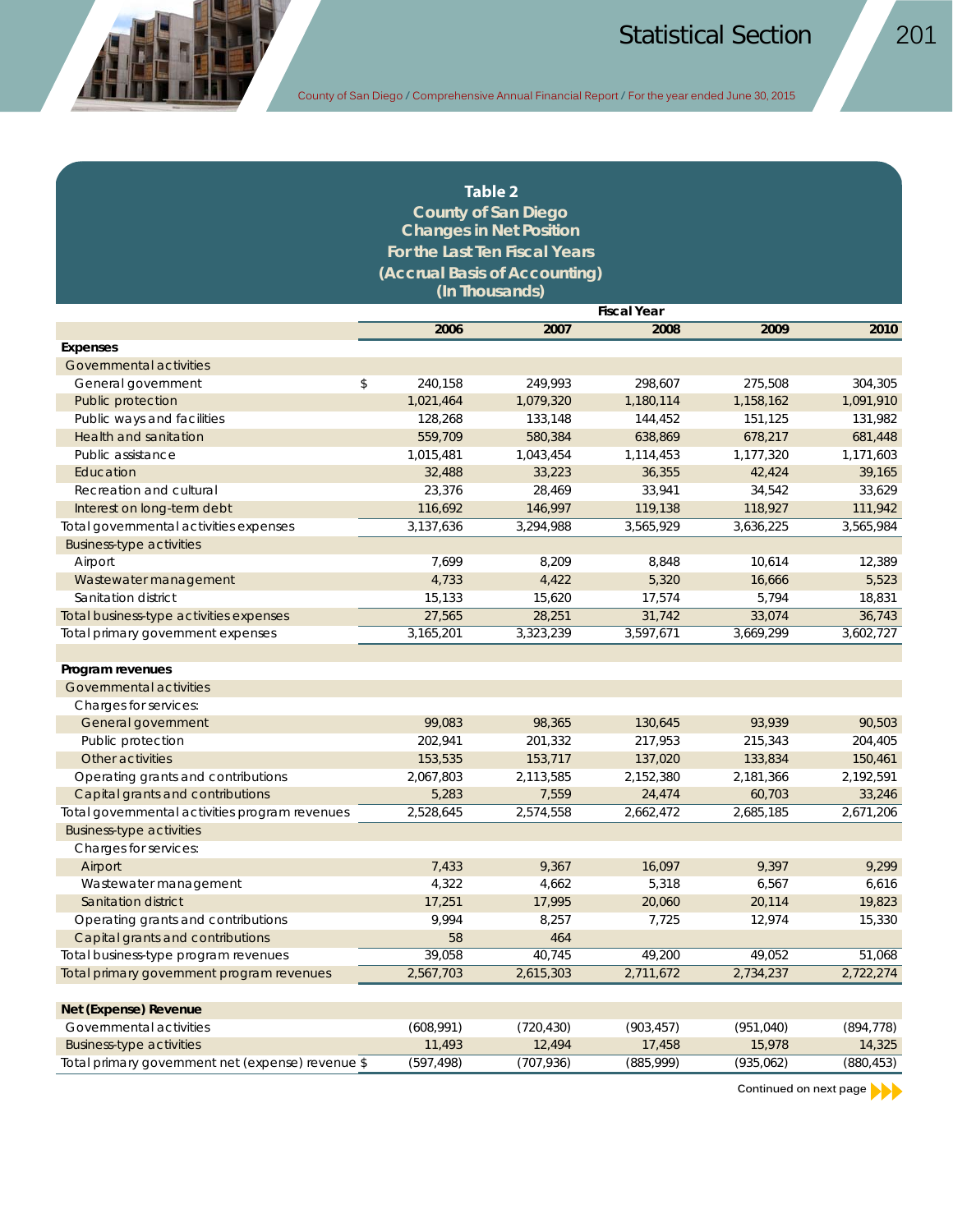## **Table 2**

**County of San Diego Changes in Net Position For the Last Ten Fiscal Years (Accrual Basis of Accounting) (In Thousands)**

| (Continued)                                                                       |                    |            |            |            |            |            |  |
|-----------------------------------------------------------------------------------|--------------------|------------|------------|------------|------------|------------|--|
|                                                                                   | <b>Fiscal Year</b> |            |            |            |            |            |  |
|                                                                                   |                    | 2011       | 2012       | 2013       | 2014       | 2015       |  |
| <b>Expenses</b>                                                                   |                    |            |            |            |            |            |  |
| Governmental activities                                                           |                    |            |            |            |            |            |  |
| General government                                                                | \$                 | 229,767    | 271,485    | 240,409    | 249,066    | 258,169    |  |
| Public protection                                                                 |                    | 1,128,967  | 1,179,815  | 1,236,708  | 1,312,074  | 1,309,087  |  |
| Public ways and facilities                                                        |                    | 130,239    | 132,166    | 135,432    | 148,209    | 161,341    |  |
| Health and sanitation                                                             |                    | 721,939    | 790,907    | 851,246    | 631,543    | 640,020    |  |
| Public assistance                                                                 |                    | 1,191,559  | 1,175,678  | 1,183,923  | 1,418,703  | 1,327,664  |  |
| Education                                                                         |                    | 35,734     | 34,669     | 34,104     | 35,647     | 37,686     |  |
| Recreation and cultural                                                           |                    | 36.699     | 36,128     | 34,204     | 38,903     | 42,748     |  |
| Interest on long-term debt                                                        |                    | 106,381    | 102,338    | 95,801     | 92,709     | 86,816     |  |
| Total governmental activities expenses                                            |                    | 3,581,285  | 3,723,186  | 3,811,827  | 3,926,854  | 3,863,531  |  |
| <b>Business-type activities</b>                                                   |                    |            |            |            |            |            |  |
| Airport                                                                           |                    | 12,876     | 12,736     | 14,107     | 14,118     | 14,664     |  |
| Wastewater management                                                             |                    | 5,806      | 5,980      | 22,936     |            |            |  |
| Sanitation district                                                               |                    | 21,699     | 22,335     | 5,754      | 28,291     | 30,745     |  |
| <b>Jail Stores Commissary</b>                                                     |                    |            |            |            | 4,816      | 4,506      |  |
| Total business-type activities expenses                                           |                    | 40,381     | 41,051     | 42,797     | 47,225     | 49,915     |  |
| Total primary government expenses                                                 |                    | 3,621,666  | 3,764,237  | 3,854,624  | 3,974,079  | 3,913,446  |  |
| Program revenues                                                                  |                    |            |            |            |            |            |  |
| Governmental activities                                                           |                    |            |            |            |            |            |  |
| <b>Charges for services:</b>                                                      |                    |            |            |            |            |            |  |
| General government                                                                |                    | 92,085     | 99,872     | 98,205     | 100,328    | 92,109     |  |
| Public protection                                                                 |                    | 235,913    | 237,632    | 244,612    | 240,850    | 250,054    |  |
| Other activities                                                                  |                    | 160,067    | 168,851    | 153,958    | 169,274    | 162,578    |  |
| Operating grants and contributions                                                |                    | 2,211,946  | 2,317,522  | 2,467,966  | 2,519,619  | 2,467,817  |  |
| Capital grants and contributions                                                  |                    | 25,329     | 11,005     | 32,728     | 114,310    | 39,224     |  |
|                                                                                   |                    | 2,725,340  | 2,834,882  | 2,997,469  | 3,144,381  | 3,011,782  |  |
| Total governmental activities program revenues<br><b>Business-type activities</b> |                    |            |            |            |            |            |  |
|                                                                                   |                    |            |            |            |            |            |  |
| Charges for services:                                                             |                    | 11,301     | 11,568     | 11,077     | 12,647     | 11,984     |  |
| Airport                                                                           |                    | 6,509      | 6,502      | 6,561      |            |            |  |
| Wastewater management                                                             |                    |            |            |            |            |            |  |
| Sanitation district                                                               |                    | 20,431     | 18,406     | 18,564     | 25,037     | 26,831     |  |
| <b>Jail Stores Commissary</b>                                                     |                    |            | 539        |            | 5,659      | 4,538      |  |
| Operating grants and contributions                                                |                    | 1,544      |            | 4,933      | 3,793      | 702        |  |
| Capital grants and contributions                                                  |                    |            |            |            |            |            |  |
| Total business-type program revenues                                              |                    | 39,785     | 37,015     | 41,135     | 47,136     | 44,055     |  |
| Total primary government program revenues                                         |                    | 2,765,125  | 2,871,897  | 3,038,604  | 3,191,517  | 3,055,837  |  |
| <b>Net (Expense) Revenue</b>                                                      |                    |            |            |            |            |            |  |
| Governmental activities                                                           |                    | (855, 945) | (888, 304) | (814, 358) | (782, 473) | (851, 749) |  |
| <b>Business-type activities</b>                                                   |                    | (596)      | (4,036)    | (1,662)    | (89)       | (5,860)    |  |
| Total primary government net (expense) revenue \$                                 |                    | (856, 541) | (892, 340) | (816, 020) | (782, 562) | (857, 609) |  |

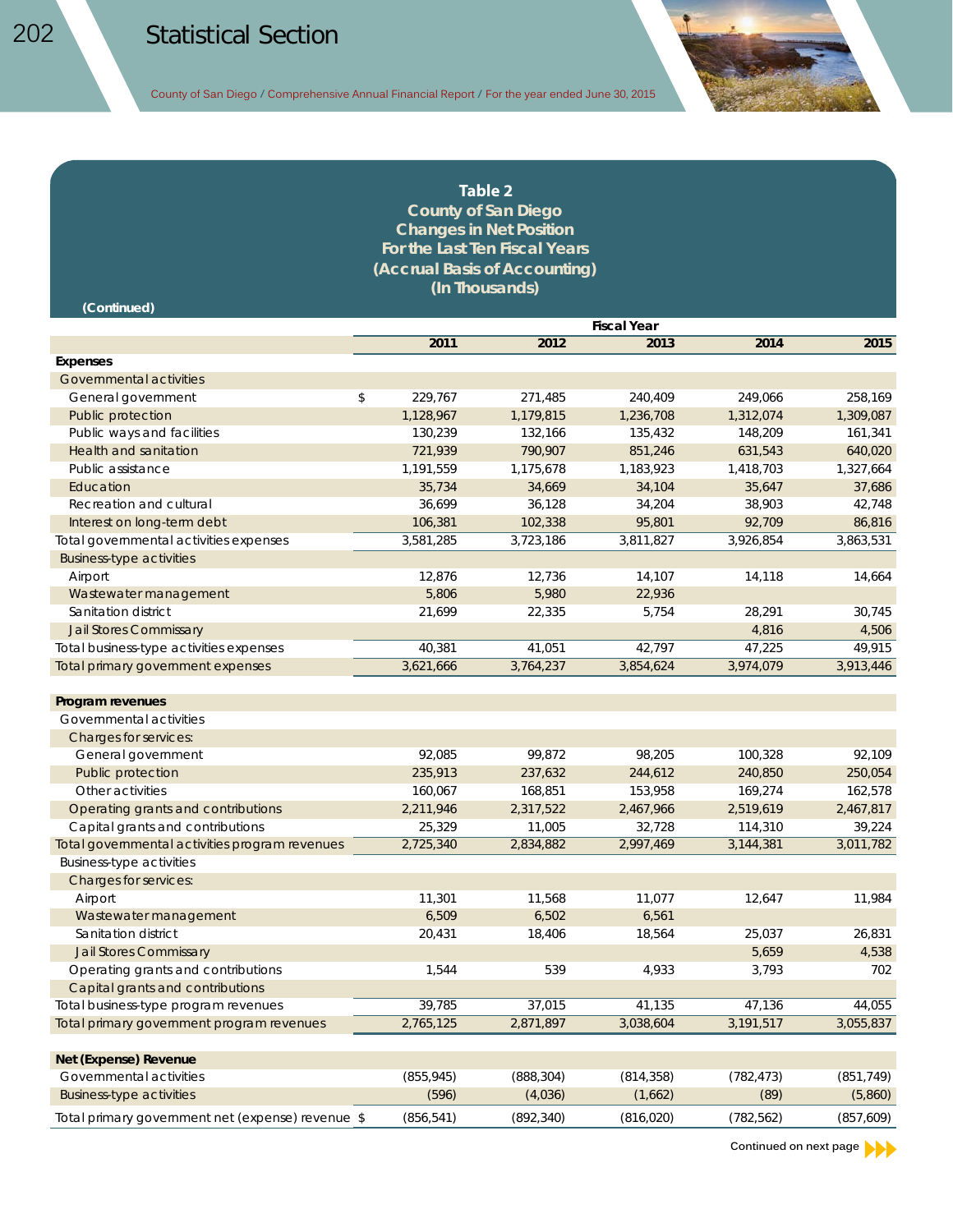

 **(Continued)**

County of San Diego **/** Comprehensive Annual Financial Report **/** For the year ended June 30, 2015

# **Table 2**

**County of San Diego Changes in Net Position For the Last Ten Fiscal Years (Accrual Basis of Accounting) (In Thousands)**

|                                                    |              | <b>Fiscal Year</b> |           |           |            |           |  |  |  |  |
|----------------------------------------------------|--------------|--------------------|-----------|-----------|------------|-----------|--|--|--|--|
|                                                    |              | 2006               | 2007      | 2008      | 2009       | 2010      |  |  |  |  |
| General revenues and other changes in net position |              |                    |           |           |            |           |  |  |  |  |
| Governmental activities                            |              |                    |           |           |            |           |  |  |  |  |
| Taxes:                                             |              |                    |           |           |            |           |  |  |  |  |
| Property taxes                                     | $\sqrt[6]{}$ | 516,569            | 559,726   | 637,491   | 618,048 \$ | 593,553   |  |  |  |  |
| Other taxes                                        |              | 34,219             | 26,760    | 20,374    | 15,167     | 15,991    |  |  |  |  |
| Transient occupancy tax                            |              |                    |           |           |            |           |  |  |  |  |
| Real property transfer tax                         |              |                    |           |           |            |           |  |  |  |  |
| Miscellaneous taxes                                |              |                    |           |           |            |           |  |  |  |  |
| Intergovernmental unrestricted:                    |              |                    |           |           |            |           |  |  |  |  |
| Property taxes in lieu of VLF (1)                  |              | 261,695            | 277,930   | 303,348   | 316,925    | 308,842   |  |  |  |  |
| Sales and use taxes                                |              | 23,475             | 26,534    | 24,872    | 22,435     | 20,576    |  |  |  |  |
| Investment earnings                                |              | 63,810             | 88,974    | 87,554    | 57,859     | 30,941    |  |  |  |  |
| Other general revenues                             |              | 78,651             | 95,343    | 80,804    | 118,929    | 85,693    |  |  |  |  |
| Total governmental general revenues                |              | 978,419            | 1,075,267 | 1,154,443 | 1,149,363  | 1,055,596 |  |  |  |  |
| Special Item: gain or loss on sale of properties   |              |                    |           |           |            |           |  |  |  |  |
| <b>Transfers</b>                                   |              | 1,090              | 601       | 81        | 151        | 345       |  |  |  |  |
| Total governmental activities                      |              | 979,509            | 1,075,868 | 1,154,524 | 1,149,514  | 1,055,941 |  |  |  |  |
| <b>Business-type activities</b>                    |              |                    |           |           |            |           |  |  |  |  |
| Investment earnings                                |              | 7,048              | 4,189     | 4,113     | 2,237      | 1,046     |  |  |  |  |
| Other general revenues                             |              | 160                | 2,909     | 105       | 68         | 18        |  |  |  |  |
| Total business-type general revenues               |              | 7,208              | 7,098     | 4,218     | 2,305      | 1,064     |  |  |  |  |
| <b>Transfers</b>                                   |              | (1,090)            | (601)     | (81)      | (151)      | (345)     |  |  |  |  |
| Total business-type activities                     |              | 6,118              | 6,497     | 4,137     | 2,154      | 719       |  |  |  |  |
| Total primary government                           |              | 985,627            | 1,082,365 | 1,158,661 | 1,151,668  | 1,056,660 |  |  |  |  |
|                                                    |              |                    |           |           |            |           |  |  |  |  |
| Change in net position                             |              |                    |           |           |            |           |  |  |  |  |
| Governmental activities                            |              | 370,518            | 355,438   | 251,067   | 198,474    | 161,163   |  |  |  |  |
| <b>Business-type activities</b>                    |              | 17,611             | 18,991    | 21,595    | 18,132     | 15,044    |  |  |  |  |
| Total change in net position                       | \$           | 388,129            | 374,429   | 272,662   | 216,606    | 176,207   |  |  |  |  |
|                                                    |              |                    |           |           |            |           |  |  |  |  |

(1) In 2005, the County's share of vehicle license fee (VLF) was eliminated and replaced with property tax revenue.

**Continued on next page**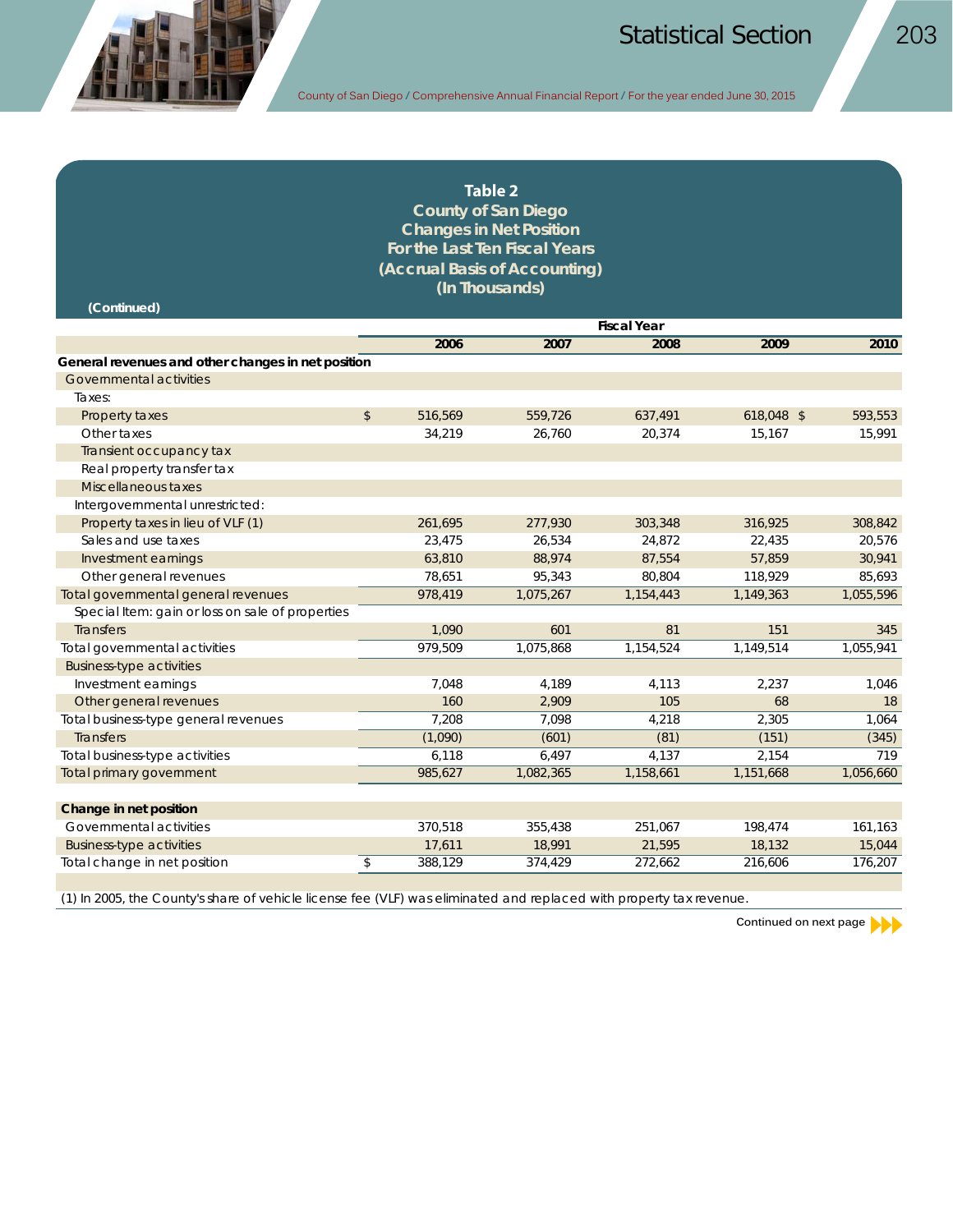## **Table 2**

**County of San Diego Changes in Net Position For the Last Ten Fiscal Years (Accrual Basis of Accounting) (In Thousands)**

|                                                    |               | <b>Fiscal Year</b> |           |           |           |           |  |  |  |
|----------------------------------------------------|---------------|--------------------|-----------|-----------|-----------|-----------|--|--|--|
|                                                    |               | 2011               | 2012      | 2013      | 2014      | 2015      |  |  |  |
| General revenues and other changes in net position |               |                    |           |           |           |           |  |  |  |
| Governmental activities                            |               |                    |           |           |           |           |  |  |  |
| Taxes:                                             |               |                    |           |           |           |           |  |  |  |
| Property taxes                                     | $\mathsf{\$}$ | 580,570            | 616,183   | 587,145   | 627,709   | 648,974   |  |  |  |
| Other taxes                                        |               | 16,207             | 17.200    | 20,912    |           |           |  |  |  |
| Transient occupancy tax                            |               |                    |           |           | 3,404     | 4,166     |  |  |  |
| Real property transfer tax                         |               |                    |           |           | 20.074    | 21,049    |  |  |  |
| Miscellaneous taxes                                |               |                    |           |           | 14        | 15        |  |  |  |
| Intergovernmental unrestricted:                    |               |                    |           |           |           |           |  |  |  |
| Property taxes in lieu of VLF (1)                  |               | 303,625            | 304,614   | 303,646   | 313,844   | 332,928   |  |  |  |
| Sales and use taxes                                |               | 22,457             | 25,055    | 24,809    | 24,871    | 27,847    |  |  |  |
| Investment earnings                                |               | 22,024             | 12,338    | 3,504     | 16,635    | 12,250    |  |  |  |
| Other general revenues                             |               | 104,260            | 110,676   | 90.789    | 132,612   | 93,889    |  |  |  |
| Total governmental general revenues                |               | 1,049,143          | 1,086,066 | 1,030,805 | 1,139,163 | 1,141,118 |  |  |  |
|                                                    |               |                    |           |           |           |           |  |  |  |
| <b>Transfers</b>                                   |               | (778)              | (28)      | 114       | 7,086     | 2,693     |  |  |  |
| Extraordinary gain                                 |               |                    | 10,423    |           |           |           |  |  |  |
| <b>Total governmental activities</b>               |               | 1,048,365          | 1,096,461 | 1,030,919 | 1,146,249 | 1,143,811 |  |  |  |
| <b>Business-type activities</b>                    |               |                    |           |           |           |           |  |  |  |
| Investment earnings                                |               | 582                | 1.151     | 46        | 502       | 336       |  |  |  |
| Other general revenues                             |               | $\overline{7}$     | 209       | 123       | 2,565     | 3,055     |  |  |  |
| Total business-type general revenues               |               | 589                | 1,360     | 169       | 3,067     | 3,391     |  |  |  |
| <b>Transfers</b>                                   |               | 778                | 28        | (114)     | (7,086)   | (2,693)   |  |  |  |
| Total business-type activities                     |               | 1,367              | 1,388     | 55        | (4,019)   | 698       |  |  |  |
| Total primary government                           |               | 1,049,732          | 1,097,849 | 1,030,974 | 1,142,230 | 1,144,509 |  |  |  |
|                                                    |               |                    |           |           |           |           |  |  |  |
| Change in net position                             |               |                    |           |           |           |           |  |  |  |
| Governmental activities                            |               | 192,420            | 208,157   | 216,561   | 363,776   | 292,062   |  |  |  |
| <b>Business-type activities</b>                    |               | 771                | (2,648)   | (1,607)   | (4, 108)  | (5, 162)  |  |  |  |
| Total change in net position                       | \$            | 193,191            | 205,509   | 214,954   | 359,668   | 286,900   |  |  |  |

(1) In 2005, the County's share of vehicle license fee (VLF) was eliminated and replaced with property tax revenue.

 **(Continued)**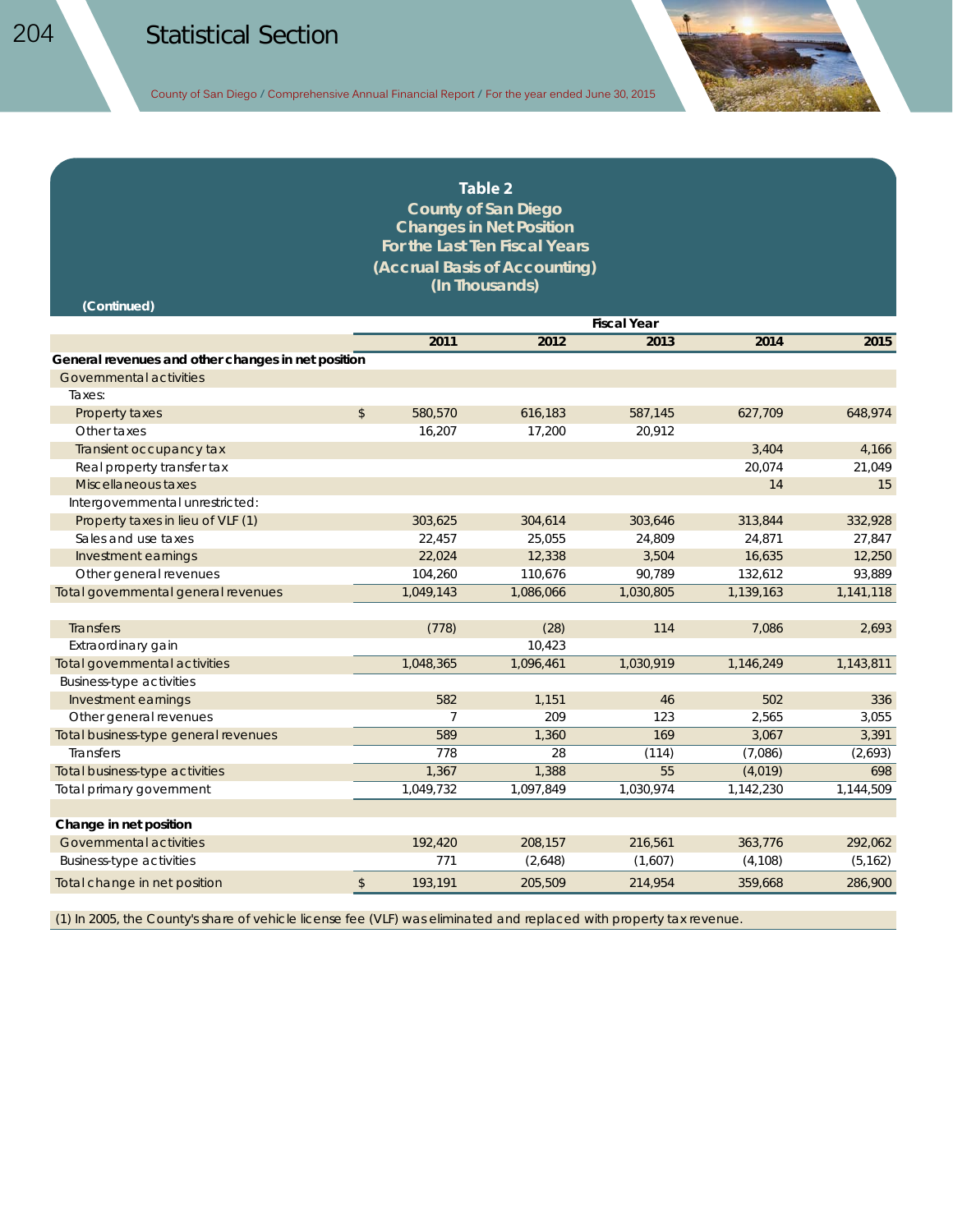

| Table 3                                 |
|-----------------------------------------|
| County of San Diego                     |
| <b>Fund Balances Governmental Funds</b> |
| Last Ten Fiscal Years                   |
| (In Thousands)                          |

|                                |                | <b>Fiscal Year</b> |           |           |           |           |  |  |  |  |
|--------------------------------|----------------|--------------------|-----------|-----------|-----------|-----------|--|--|--|--|
|                                |                | 2006               | 2007      | 2008      | 2009      | 2010      |  |  |  |  |
| General Fund                   |                |                    |           |           |           |           |  |  |  |  |
| Reserved                       | $\mathfrak{S}$ | 272.936            | 410.244   | 273.231   | 266.434   | 162.257   |  |  |  |  |
| Unreserved                     |                | 625.949            | 744.838   | 947.235   | 923.604   | 1,057,851 |  |  |  |  |
| Total general fund             |                | 898.885            | 1,155,082 | 1.220.466 | 1.190.038 | 1,220,108 |  |  |  |  |
|                                |                |                    |           |           |           |           |  |  |  |  |
| All Other Governmental Funds   |                |                    |           |           |           |           |  |  |  |  |
| Reserved                       |                | 278.878            | 274.024   | 199.472   | 213.984   | 175,900   |  |  |  |  |
| Unreserved, reported in:       |                |                    |           |           |           |           |  |  |  |  |
| Special Revenue Funds (1)      |                | 633,430            | 624.996   | 672.652   | 668.626   | 705.469   |  |  |  |  |
| Capital Projects Funds         |                | 65,452             | 73,923    | 30.210    | 157,221   | 89.926    |  |  |  |  |
| Total other governmental funds |                | 977.760            | 972.943   | 902.334   | 1.039.831 | 971.295   |  |  |  |  |

|                                |               | <b>Fiscal Year</b> |           |           |           |           |  |  |  |  |  |
|--------------------------------|---------------|--------------------|-----------|-----------|-----------|-----------|--|--|--|--|--|
|                                |               | 2011               | 2012      | 2013      | 2014      | 2015      |  |  |  |  |  |
| <b>General Fund</b>            |               |                    |           |           |           |           |  |  |  |  |  |
| Reserved                       |               |                    |           |           |           |           |  |  |  |  |  |
| Unreserved                     |               |                    |           |           |           |           |  |  |  |  |  |
|                                |               |                    |           |           |           |           |  |  |  |  |  |
| Nonspendable(2)                | $\frac{1}{2}$ | 11,257             | 12,443    | 12,347    | 12,276    | 13,379    |  |  |  |  |  |
| Restricted (2)                 |               | 214,956            | 245,713   | 295,264   | 296,548   | 269,294   |  |  |  |  |  |
| Committed (2)                  |               | 514,739            | 515,234   | 464,831   | 492,175   | 478,980   |  |  |  |  |  |
| Assigned (2)                   |               | 40,614             | 51,325    | 184,526   | 217,628   | 328,588   |  |  |  |  |  |
| Unassigned (2)                 |               | 612,814            | 663,132   | 644,454   | 713,045   | 798,135   |  |  |  |  |  |
| Total general fund             |               | 1,394,380          | 1,487,847 | 1,601,422 | 1,731,672 | 1,888,376 |  |  |  |  |  |
|                                |               |                    |           |           |           |           |  |  |  |  |  |
| All Other Governmental Funds   |               |                    |           |           |           |           |  |  |  |  |  |
| Reserved                       |               |                    |           |           |           |           |  |  |  |  |  |
| Unreserved, reported in:       |               |                    |           |           |           |           |  |  |  |  |  |
| Special Revenue Funds (1)      |               |                    |           |           |           |           |  |  |  |  |  |
| Capital Projects Funds         |               |                    |           |           |           |           |  |  |  |  |  |
|                                |               |                    |           |           |           |           |  |  |  |  |  |
| Nonspendable (2)               |               | 5,148              | 5,281     | 5,600     | 4,884     | 5,149     |  |  |  |  |  |
| Restricted (2)                 |               | 372,730            | 424,512   | 433,952   | 459,579   | 427,703   |  |  |  |  |  |
| Committed (2)                  |               | 467,950            | 440,767   | 413,796   | 395,291   | 379,711   |  |  |  |  |  |
| Assigned (2)                   |               |                    |           |           |           | 228       |  |  |  |  |  |
| Total other governmental funds | \$            | 845,828            | 870,560   | 853,348   | 859,754   | 812,791   |  |  |  |  |  |

(1) The increase in the unreserved fund balance of special revenue funds was principally due to the proceeds received from the issuance of San Diego County Tobacco Securitization Corporation Series Tobacco Settlement Asset-Backed Bonds in 2006.

(2) Beginning in fiscal year 2011, governmental fund balances are required to be reported as nonspendable, restricted, committed, assigned, and unassigned.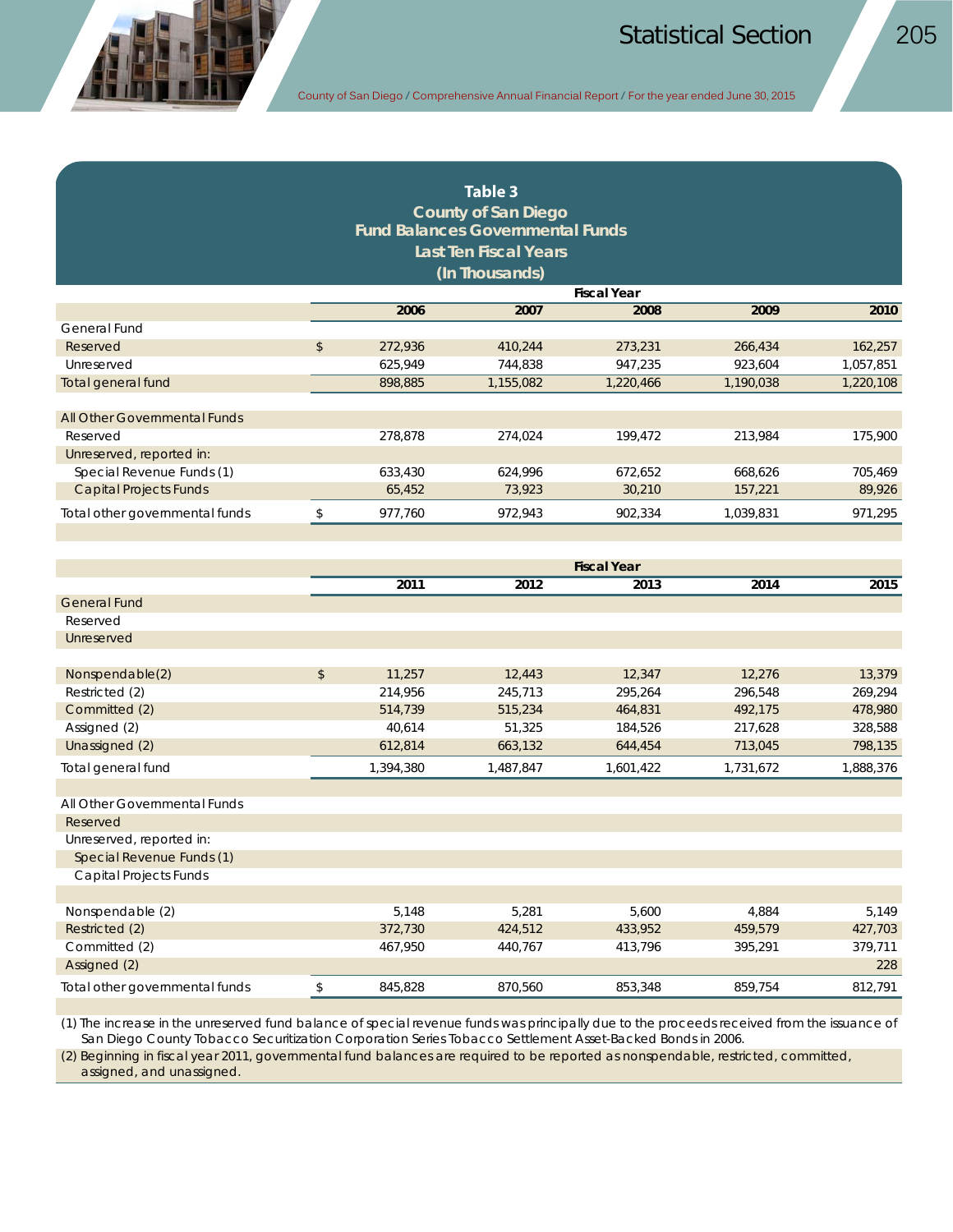## **Table 4**

**County of San Diego Changes in Fund Balances Governmental Funds Last Ten Fiscal Years (Modified Accrual Basis of Accounting) (In Thousands)**

|                                                           | <b>Fiscal Year</b> |            |           |            |            |            |
|-----------------------------------------------------------|--------------------|------------|-----------|------------|------------|------------|
|                                                           |                    | 2006       | 2007      | 2008       | 2009       | 2010       |
| Revenues:                                                 |                    |            |           |            |            |            |
| Taxes                                                     | $\mathfrak{D}$     | 1,102,032  | 1,146,937 | 971,616    | 973,899    | 946,324    |
| Licenses, permits and franchise fees                      |                    | 41,824     | 43,807    | 45,257     | 49,990     | 47,578     |
| Fines, forfeitures and penalties                          |                    | 60,071     | 58,355    | 63,014     | 59,348     | 57,869     |
| Revenue from use of money and property                    |                    | 76,608     | 93.246    | 137,963    | 70.911     | 46,100     |
| Aid from other governmental agencies:                     |                    |            |           |            |            |            |
| State                                                     |                    | 867,063    | 927,850   | 1,169,642  | 1,161,312  | 1,136,756  |
| Federal                                                   |                    | 793,039    | 820,851   | 908.582    | 858,066    | 963,285    |
| Other                                                     |                    | 94,866     | 100,323   | 79,066     | 144,205    | 102,708    |
| Charges for current services                              |                    | 314,021    | 325,049   | 312,018    | 316,214    | 318,283    |
| Other                                                     |                    | 67,419     | 76,680    | 73,745     | 111,431    | 81,219     |
| <b>Total revenues</b>                                     |                    | 3,416,943  | 3,593,098 | 3,760,903  | 3,745,376  | 3,700,122  |
| <b>Expenditures:</b>                                      |                    |            |           |            |            |            |
| General government                                        |                    | 199,349    | 233,471   | 277,286    | 249,324    | 205,456    |
| Public protection                                         |                    | 1,014,653  | 1,065,984 | 1,145,807  | 1,133,843  | 1,063,890  |
| Public ways and facilities                                |                    | 67,145     | 74,319    | 80,051     | 85,802     | 66,393     |
| Health and sanitation                                     |                    | 556,165    | 577,389   | 633,382    | 669,725    | 675,256    |
| Public assistance                                         |                    | 1,011,315  | 1,043,293 | 1,111,701  | 1,172,400  | 1,169,287  |
| Education                                                 |                    | 32,043     | 32,961    | 35,569     | 41,461     | 37,422     |
| Recreation and cultural                                   |                    | 22,964     | 26,774    | 32,042     | 32,561     | 29,982     |
| <b>Total CAFR Governmental functions</b>                  |                    | 2,903,634  | 3,054,191 | 3,315,838  | 3,385,116  | 3,247,686  |
| Capital outlay                                            |                    | 109,897    | 138,017   | 157,818    | 179,662    | 205,512    |
| Debt service:                                             |                    |            |           |            |            |            |
| Principal                                                 |                    | 57,245     | 73,816    | 184,614    | 112,275    | 169,059    |
| Interest                                                  |                    | 109,491    | 116,095   | 107,631    | 103,831    | 101,036    |
| Bond issuance costs                                       |                    | 6,172      | 885       |            | 3,959      | 739        |
| Payment to refunded bond escrow agent                     |                    | 24,256     |           |            |            | 15,377     |
| Total expenditures                                        |                    | 3,210,695  | 3,383,004 | 3,765,901  | 3,784,843  | 3,739,409  |
| Excess (deficiency) of revenues over (under) expenditures |                    | 206,248    | 210,094   | (4,998)    | (39, 467)  | (39, 287)  |
| Other financing sources (uses)                            |                    |            |           |            |            |            |
| Sale of capital assets                                    |                    | 12,355     | 1,601     | 68         | 31         | 365        |
| Issuance of bonds and loans:                              |                    |            |           |            |            |            |
| Face value of bonds issued                                |                    | 166,611    | 42.390    |            | 136.885    |            |
| Face value of loans issued                                |                    |            | 462       |            |            |            |
| Discount on issuance of bonds                             |                    | (20, 501)  |           |            |            |            |
| Premium on issuance of bonds                              |                    | 1,308      | 606       |            | 1,175      | 7,803      |
| Long-term debt proceeds                                   |                    |            |           |            |            |            |
| Refunding bonds issued                                    |                    | 461,230    |           |            | 443,515    | 80,940     |
| Payment to refunded bond escrow agent                     |                    | (467, 458) |           |            | (441, 038) | (83, 173)  |
| Transfers in                                              |                    | 867,973    | 512,386   | 594,512    | 525,424    | 452,018    |
| Transfers (out)                                           |                    | (868,908)  | (514,680) | (594, 882) | (525,689)  | (457, 683) |
| Total other financing sources (uses)                      |                    | 152,610    | 42,765    | (302)      | 140,303    | 270        |
| Net change in fund balances                               | \$                 | 358,858    | 252,859   | (5,300)    | 100,836    | (39, 017)  |
| Debt service as a percentage of noncapital expenditures   |                    | 5.38%      | 5.85%     | 8.10%      | 5.99%      | 7.64%      |
|                                                           |                    |            |           |            |            |            |

Continued on next page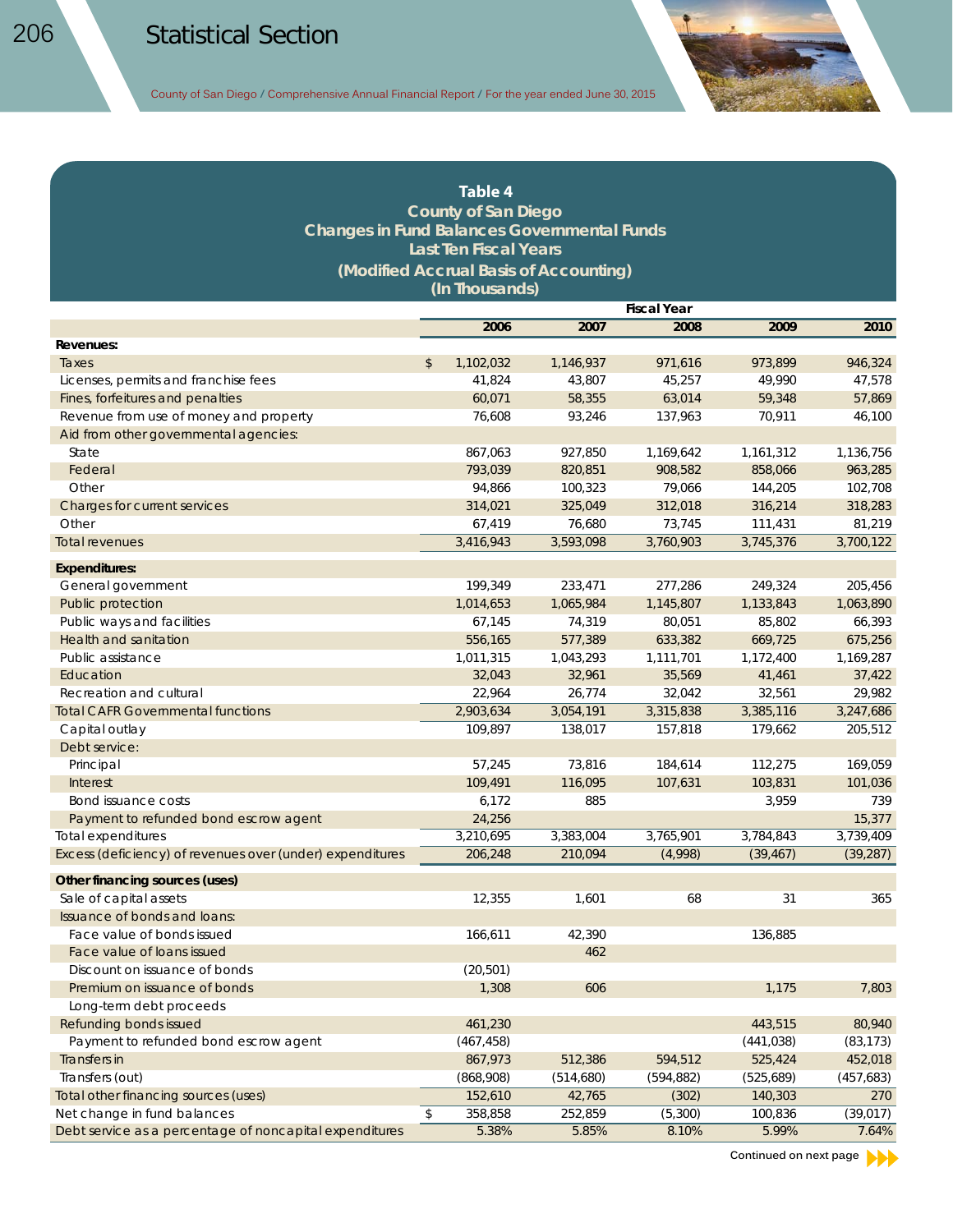

## **Table 4**

**County of San Diego Changes in Fund Balances Governmental Funds Last Ten Fiscal Years (Modified Accrual Basis of Accounting) (In Thousands)**

 **(Continued)**

|                                                           | <b>Fiscal Year</b> |            |            |            |            |  |
|-----------------------------------------------------------|--------------------|------------|------------|------------|------------|--|
|                                                           | 2011               | 2012       | 2013       | 2014       | 2015       |  |
| Revenues:                                                 |                    |            |            |            |            |  |
| Taxes                                                     | 934,737            | 966,512    | 941,644    | 987,061    | 1,038,552  |  |
| Licenses, permits and franchise fees                      | 51,144             | 51,823     | 52,746     | 55,819     | 54,181     |  |
| Fines, forfeitures and penalties                          | 54,267             | 53,818     | 50,070     | 47,125     | 49,200     |  |
| Revenue from use of money and property                    | 39,545             | 29,765     | 21,918     | 34,855     | 23,033     |  |
| Aid from other governmental agencies:                     |                    |            |            |            |            |  |
| State                                                     | 1,192,401          | 1,276,289  | 1,374,266  | 1,513,606  | 1,490,603  |  |
| Federal                                                   | 945,168            | 969,818    | 946,356    | 919,151    | 917,901    |  |
| Other                                                     | 72,071             | 82,292     | 138,575    | 169,724    | 106,691    |  |
| Charges for current services                              | 359,239            | 369,586    | 366,442    | 389,224    | 387,788    |  |
| Other                                                     | 90,486             | 104,647    | 78,455     | 61,409     | 91,903     |  |
| <b>Total revenues</b>                                     | 3,739,058          | 3,904,550  | 3,970,472  | 4,177,974  | 4,159,852  |  |
|                                                           |                    |            |            |            |            |  |
| <b>Expenditures:</b>                                      |                    |            |            |            |            |  |
| General government                                        | 223,290            | 210,375    | 226,648    | 231,370    | 237,875    |  |
| Public protection                                         | 1,088,377          | 1,149,575  | 1,187,848  | 1,277,698  | 1,353,710  |  |
| Public ways and facilities                                | 61,967             | 64,922     | 66,514     | 75,565     | 73,991     |  |
| Health and sanitation                                     | 714,022            | 782,504    | 840,735    | 620,319    | 644,865    |  |
| Public assistance                                         | 1,184,632          | 1,171,662  | 1,178,112  | 1,410,925  | 1,346,078  |  |
| Education                                                 | 34,599             | 32,210     | 32,034     | 33,431     | 37,095     |  |
| Recreation and cultural                                   | 33,054             | 33,302     | 31,092     | 31,604     | 36,838     |  |
| <b>Total CAFR Governmental functions</b>                  | 3,339,941          | 3,444,550  | 3,562,983  | 3,680,912  | 3,730,452  |  |
| Capital outlay                                            | 186.342            | 212,304    | 165,737    | 264,015    | 160,474    |  |
| Debt service:                                             |                    |            |            |            |            |  |
| Principal                                                 | 64,016             | 61,241     | 75,687     | 59,535     | 67,542     |  |
| Interest                                                  | 97,290             | 94,320     | 93,678     | 93,232     | 85,673     |  |
| Bond issuance costs                                       | 349                | 374        | 393        |            | 583        |  |
| Payment to refunded bond escrow agent                     | 3,437              |            |            |            | 8,461      |  |
| Total expenditures                                        | 3,691,375          | 3,812,789  | 3,898,478  | 4,097,694  | 4,053,185  |  |
| Excess (deficiency) of revenues over (under) expenditures | 47,683             | 91,761     | 71,994     | 80,280     | 106,667    |  |
|                                                           |                    |            |            |            |            |  |
| Other financing sources (uses)                            |                    |            |            |            |            |  |
| Sale of capital assets                                    | 2,673              | 740        | 5,997      | 58,420     | 984        |  |
| Issuance of bonds and loans:                              |                    |            |            |            |            |  |
| Face value of bonds issued                                |                    | 32,665     | 29,335     |            | 732        |  |
| Face value of loans issued                                |                    |            |            |            |            |  |
| Discount on issuance of bonds                             |                    | (182)      |            |            |            |  |
| Premium on issuance of bonds                              | 1,237              |            | 574        |            | 15,070     |  |
| Long-term debt proceeds                                   |                    |            |            |            |            |  |
| Refunding bonds issued                                    | 19,260             |            |            |            | 93,750     |  |
| Payment to refunded bond escrow agent                     | (18, 774)          |            |            |            | (103, 771) |  |
| Transfers in                                              | 426,611            | 460,192    | 460,931    | 478,533    | 434,541    |  |
| Transfers (out)                                           | (430, 527)         | (465, 106) | (472, 183) | (480, 236) | (439, 657) |  |
| Total other financing sources (uses)                      | 480                | 28,309     | 24,654     | 56,717     | 1,649      |  |
| <b>Extraordinary loss</b>                                 |                    | (3, 126)   |            |            |            |  |
| Net change in fund balances                               | 48,163             | 116,944    | 96,648     | 136,997    | 108,316    |  |
| Debt service as a percentage of noncapital expenditures   | 4.60%              | 4.32%      | 4.54%      | 3.98%      | 3.94%      |  |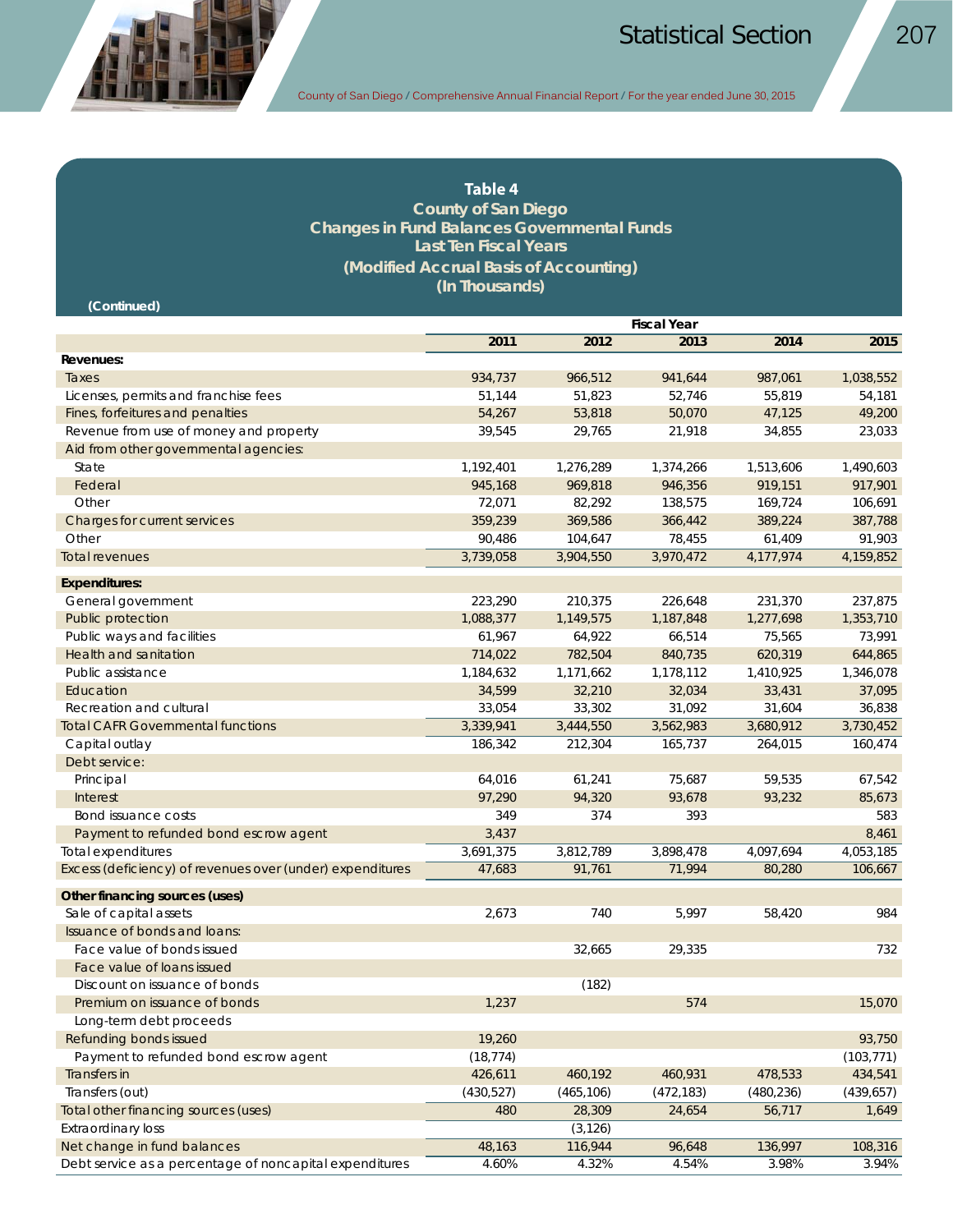## **Table 5**

#### **County of San Diego Assessed Value of Taxable Property Last Ten Fiscal Years (1)**

### **(In Thousands)**

|                    | <b>Real Property</b> |                  |                 | <b>Personal Property</b> | Less: Tax Exempt |               |                                           |                                        |
|--------------------|----------------------|------------------|-----------------|--------------------------|------------------|---------------|-------------------------------------------|----------------------------------------|
| <b>Fiscal Year</b> | Secured              | <b>Unsecured</b> | Secured         | Unsecured                | Secured          | Unsecured     | <b>Total Taxable</b><br>Assessed<br>Value | <b>Total Direct</b><br><b>Tax Rate</b> |
| 2006               | \$310,318,786        | 2,748,781<br>\$  | 3,273,999<br>\$ | 9,533,091<br>\$          | \$6,958,731      | 957,441<br>\$ | \$317,958,485                             | 1.00000                                |
|                    |                      |                  |                 |                          |                  |               |                                           |                                        |
| 2007               | 347,969,648          | 3,380,284        | 2,461,837       | 10.739.964               | 7,500,343        | 1,053,199     | 355,998,191                               | 1.00000                                |
| 2008               | 381,485,632          | 3,321,363        | 3,528,453       | 10,387,757               | 8,219,783        | 1,207,922     | 389,295,500                               | 1.00000                                |
| 2009               | 398,804,220          | 3,411,110        | 3,604,712       | 10,891,875               | 9,043,072        | 1,293,899     | 406,374,946                               | 1.00000                                |
| 2010               | 389,083,154          | 3,261,524        | 3,597,697       | 11.596.968               | 9,779,505        | 1,465,316     | 396,294,522                               | 1.00000                                |
| 2011               | 384.566.788          | 3,361,476        | 3,642,380       | 10,997,174               | 10,332,112       | 1,458,658     | 390,777,048                               | 1.00000                                |
| 2012               | 387,715,176          | 3,326,188        | 3,604,459       | 10,878,963               | 10,959,285       | 1,578,206     | 392,987,295                               | 1.00000                                |
| 2013               | 388,067,793          | 3,362,102        | 3,785,463       | 10,908,493               | 11,532,649       | 1,632,359     | 392.958.843                               | 1.00000                                |
| 2014               | 401,174,212          | 3,471,163        | 3,857,452       | 11,337,598               | 12.195.985       | 1.660.818     | 405.983.622                               | 1.00000                                |
| 2015               | 424.400.547          | 3.837.190        | 3,708,390       | 11.638.652               | 12,531,830       | 1,812,206     | 429.240.743                               | 1.00000                                |

(1) Due to the passage of Proposition 13 (Prop 13) in 1978, the County does not track the estimated actual value of real and personal properties; therefore, assessed value as a percentage of actual value is not applicable. Under Prop 13, property is assessed at the 1978 market value with an annual increase limited to the lesser of 2% or the CPI on properties not involved in a change of ownership or properties that did not undergo new construction. Newly acquired property is assessed at its new market value (usually the purchase price) and the value of any new construction is added to the existing base value.

Source: County of San Diego, Auditor and Controller, Property Tax Services Division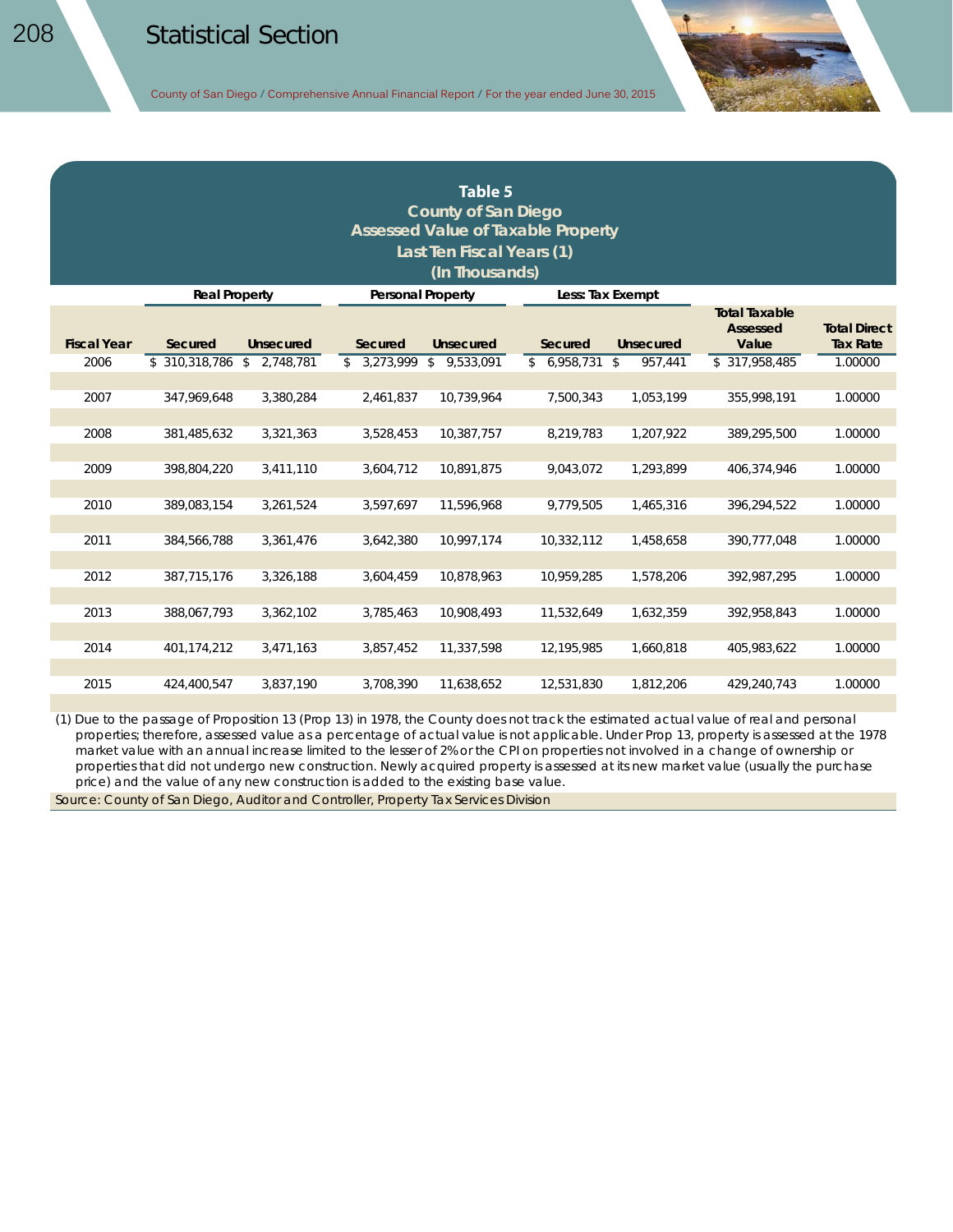

#### **Table 6 County of San Diego**

#### **Property Tax Rates - Direct and Overlapping Governments**

**(Per \$100 of Assessed Value)**

| <b>Last Ten Fiscal Years</b>              |       |       |       |       |       |                     |       |       |       |       |
|-------------------------------------------|-------|-------|-------|-------|-------|---------------------|-------|-------|-------|-------|
|                                           |       |       |       |       |       | <b>Fiscal Years</b> |       |       |       |       |
|                                           | 2006  | 2007  | 2008  | 2009  | 2010  | 2011                | 2012  | 2013  | 2014  | 2015  |
| Direct Rates (1)                          |       |       |       |       |       |                     |       |       |       |       |
| County of San Diego                       | 0.133 | 0.140 | 0.139 | 0.138 | 0.140 | 0.140               | 0.140 | 0.140 | 0.139 | 0.140 |
|                                           |       |       |       |       |       |                     |       |       |       |       |
| Cities $(3)$                              | 0.200 | 0.219 | 0.225 | 0.229 | 0.232 | 0.232               | 0.231 | 0.232 | 0.233 | 0.233 |
|                                           |       |       |       |       |       |                     |       |       |       |       |
| Schools (4)                               | 0.637 | 0.605 | 0.600 | 0.597 | 0.594 | 0.594               | 0.595 | 0.594 | 0.594 | 0.593 |
| <b>Special Districts</b>                  | 0.030 | 0.036 | 0.036 | 0.036 | 0.034 | 0.034               | 0.034 | 0.034 | 0.034 | 0.034 |
|                                           |       |       |       |       |       |                     |       |       |       |       |
| <b>Total Direct Rates</b>                 | 1.000 | 1.000 | 1.000 | 1.000 | 1.000 | 1.000               | 1.000 | 1.000 | 1.000 | 1.000 |
|                                           |       |       |       |       |       |                     |       |       |       |       |
| Overlapping Rates (2)                     |       |       |       |       |       |                     |       |       |       |       |
|                                           |       |       |       |       |       |                     |       |       |       |       |
| Cities (3)                                | 0.004 | 0.005 | 0.005 | 0.004 | 0.004 | 0.004               | 0.004 | 0.004 | 0.004 | 0.004 |
|                                           |       |       |       |       |       |                     |       |       |       |       |
| Schools                                   | 0.059 | 0.055 | 0.058 | 0.050 | 0.063 | 0.066               | 0.073 | 0.073 | 0.103 | 0.102 |
|                                           |       |       |       |       |       |                     |       |       |       |       |
| <b>Special Districts</b>                  | 0.008 | 0.009 | 0.009 | 0.007 | 0.008 | 0.008               | 0.009 | 0.009 | 0.009 | 0.009 |
| <b>Total Overlapping Rates</b>            | 0.071 | 0.069 | 0.072 | 0.061 | 0.075 | 0.078               | 0.086 | 0.086 | 0.116 | 0.115 |
|                                           |       |       |       |       |       |                     |       |       |       |       |
| <b>Total Direct and Overlapping Rates</b> | 1.071 | 1.069 | 1.072 | 1.061 | 1.075 | 1.078               | 1.086 | 1.086 | 1.116 | 1.115 |
|                                           |       |       |       |       |       |                     |       |       |       |       |

(1) The \$1.00 per \$100 of Assessed Value (Proposition 13) tax rate beginning in Fiscal Year 1978-79 is distributed according to State Law on a percentage basis to each of the eligible taxing agencies in the County.

(2) Overlapping rates for cities, schools and special districts are chargeable to property owners within their respective tax rate areas (TRA). Overlapping rates do not apply to all property owners (e.g. the rates for special districts apply only to property owners whose property is located within the geographic boundary (TRA) of the special district.)

(3) Includes property tax revenue that is distributed in the Redevelopment Property Tax Trust Fund (RPTTF) starting fiscal year 2012 (Redevelopment Agencies' dissolution was February 1, 2012) to present. Prior to dissolution, property tax revenue was distributed to the redevelopment agencies.

(4) Includes property tax revenue that is distributed in the Educational Revenue Augmentation Fund (ERAF).

Source: County of San Diego, Auditor and Controller, Property Tax Services Division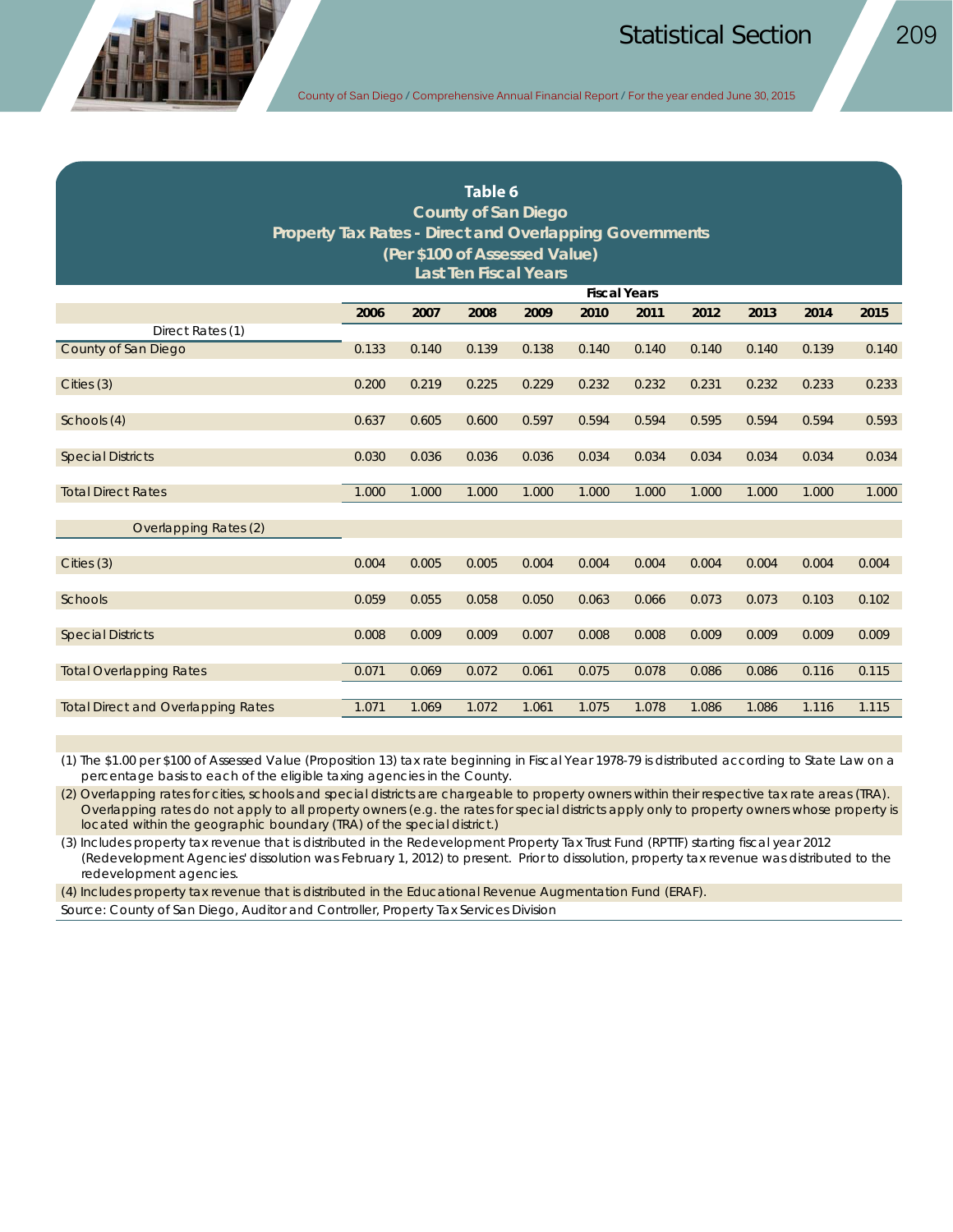## **Table 7**

#### **County of San Diego Principal Property Taxpayers Current Year and Nine Years Ago (In Thousands)**

|                                    | 2015                                           |                |                                                                           | 2006                                           |                |                                                                           |  |  |
|------------------------------------|------------------------------------------------|----------------|---------------------------------------------------------------------------|------------------------------------------------|----------------|---------------------------------------------------------------------------|--|--|
| Taxpayer                           | Secured<br>Taxable<br><b>Assessed</b><br>Value | Rank           | Percentage of<br><b>Total Secured</b><br>Taxable<br><b>Assessed Value</b> | Secured<br>Taxable<br><b>Assessed</b><br>Value | Rank           | Percentage of<br><b>Total Secured</b><br>Taxable<br><b>Assessed Value</b> |  |  |
| San Diego Gas & Electric Company   | 6,736,977<br>$\mathbb{S}$                      | $\mathbf{1}$   | 1.62%                                                                     | \$2,862,550                                    | $\mathbf{1}$   | 0.93%                                                                     |  |  |
|                                    |                                                |                |                                                                           |                                                |                |                                                                           |  |  |
| Qualcomm Inc                       | 2,002,918                                      | $\overline{2}$ | 0.48%                                                                     | 617,429                                        | 6              | 0.20%                                                                     |  |  |
|                                    |                                                |                |                                                                           |                                                |                |                                                                           |  |  |
| Irvine Company                     | 1,720,791                                      | 3              | 0.41%                                                                     | 520,902                                        | 8              | 0.17%                                                                     |  |  |
|                                    |                                                |                |                                                                           |                                                |                |                                                                           |  |  |
| Southern California Edison Company | 1,587,999                                      | $\overline{4}$ | 0.38%                                                                     | 1,646,607                                      | $\overline{2}$ | 0.54%                                                                     |  |  |
|                                    |                                                |                |                                                                           |                                                |                |                                                                           |  |  |
| Kilroy Realty LP                   | 1,280,663                                      | 5              | 0.31%                                                                     | 751,874                                        | 4              | 0.25%                                                                     |  |  |
| <b>Host Hotels and Resorts</b>     |                                                |                | 0.19%                                                                     |                                                |                |                                                                           |  |  |
|                                    | 781,292                                        | 6              |                                                                           |                                                |                |                                                                           |  |  |
| Pacific Bell Telephone Company     | 728,065                                        | $\overline{7}$ | 0.18%                                                                     | 801,580                                        | 3              | 0.26%                                                                     |  |  |
|                                    |                                                |                |                                                                           |                                                |                |                                                                           |  |  |
| O C/S D Holdings LLC               | 612,096                                        | 8              | 0.15%                                                                     |                                                |                |                                                                           |  |  |
|                                    |                                                |                |                                                                           |                                                |                |                                                                           |  |  |
| <b>B S K Del Partners LLC</b>      | 587,672                                        | 9              | 0.14%                                                                     |                                                |                |                                                                           |  |  |
|                                    |                                                |                |                                                                           |                                                |                |                                                                           |  |  |
| La Mirage Apartments LLC           | 496,808                                        | 10             | 0.12%                                                                     |                                                |                |                                                                           |  |  |
|                                    |                                                |                |                                                                           |                                                |                |                                                                           |  |  |
| Pfizer Incorporated                |                                                |                |                                                                           | 640,043                                        | 5              | 0.21%                                                                     |  |  |
|                                    |                                                |                |                                                                           |                                                |                |                                                                           |  |  |
| San Diego Ballpark Funding         |                                                |                |                                                                           | 603,072                                        | $\overline{7}$ | 0.20%                                                                     |  |  |
|                                    |                                                |                |                                                                           |                                                |                |                                                                           |  |  |
| San Diego Family Housing LLC       |                                                |                |                                                                           | 473,816                                        | 9              | 0.15%                                                                     |  |  |
|                                    |                                                |                |                                                                           |                                                |                |                                                                           |  |  |
| Fashion Valley Mall                |                                                |                |                                                                           | 428,018                                        | 10             | 0.14%                                                                     |  |  |
|                                    |                                                |                |                                                                           |                                                |                |                                                                           |  |  |
|                                    |                                                |                |                                                                           |                                                |                |                                                                           |  |  |
|                                    |                                                |                |                                                                           |                                                |                |                                                                           |  |  |
|                                    |                                                |                |                                                                           |                                                |                |                                                                           |  |  |

| Totals                                                                              | \$16.535.281 | 3.98% | \$9.345.891 | 3.05% |  |  |  |  |  |
|-------------------------------------------------------------------------------------|--------------|-------|-------------|-------|--|--|--|--|--|
|                                                                                     |              |       |             |       |  |  |  |  |  |
| Source: County of San Diego, Auditor and Controller, Property Tax Services Division |              |       |             |       |  |  |  |  |  |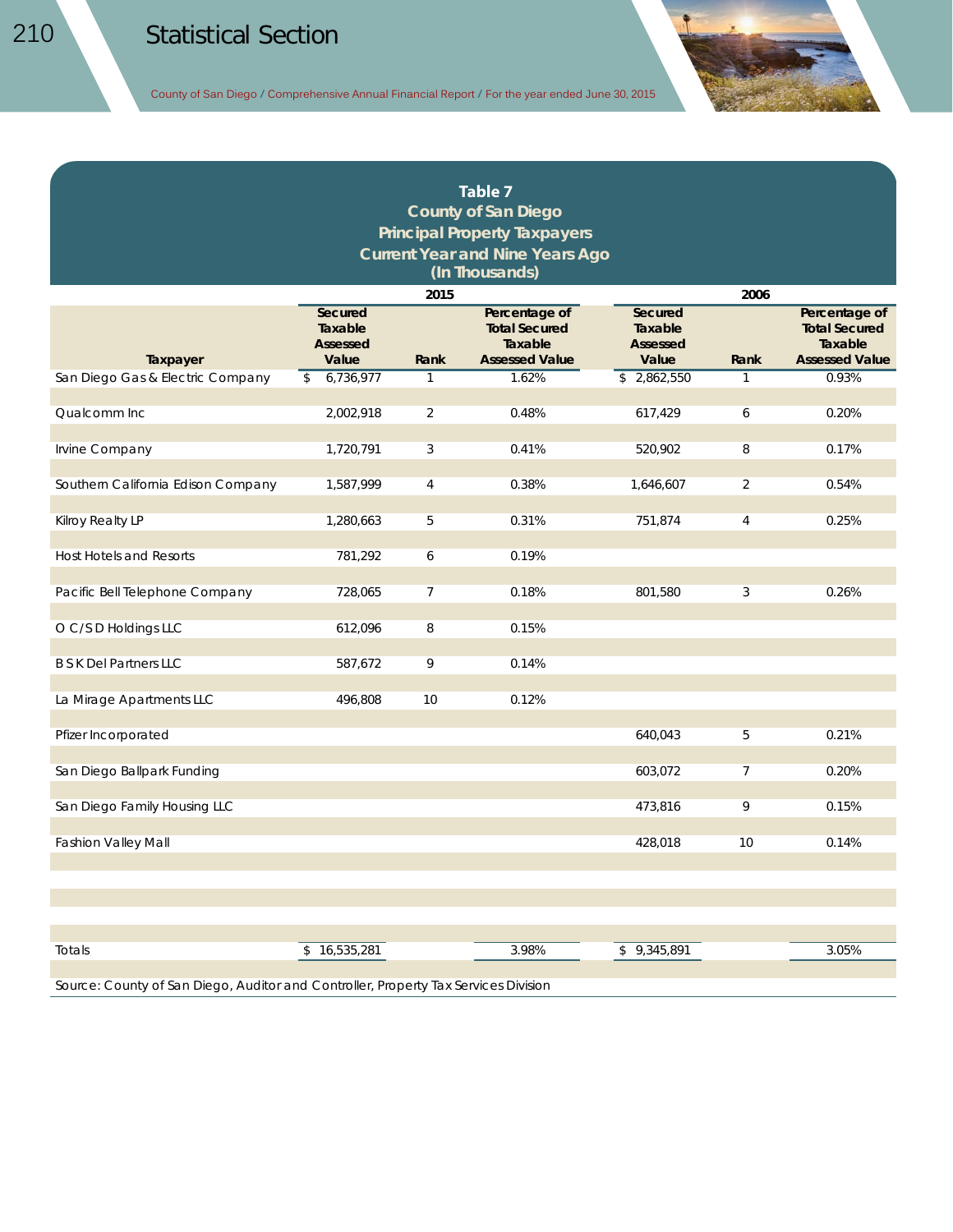### **Table 8 County of San Diego Property Tax Levies and Collections Last Ten Fiscal Years (In Thousands)**

|                    |                           |                 | <b>Total Collections to Date</b>                 |                         |                 |            |
|--------------------|---------------------------|-----------------|--------------------------------------------------|-------------------------|-----------------|------------|
|                    | <b>Total Tax Levy for</b> |                 | Fiscal Year of the Levy<br><b>Collections in</b> |                         |                 | Percentage |
| <b>Fiscal Year</b> | Fiscal Year (1)           | Amount          | Percentage<br>of Levy                            | <b>Subsequent Years</b> | Amount          | of Levy    |
| 2006               | 3,179,585<br>\$           | \$<br>3,110,799 | 97.84%                                           | 60,105<br>\$            | 3,170,904<br>\$ | 99.73%     |
|                    |                           |                 |                                                  |                         |                 |            |
| 2007               | 3,559,982                 | 3,454,709       | 97.04%                                           | 96,465                  | 3,551,174       | 99.75%     |
|                    |                           |                 |                                                  |                         |                 |            |
| 2008               | 3,892,955                 | 3,739,090       | 96.05%                                           | 137,975                 | 3,877,065       | 99.59%     |
|                    |                           |                 |                                                  |                         |                 |            |
| 2009               | 4,063,749                 | 3,903,633       | 96.06%                                           | 131,070                 | 4,034,703       | 99.29%     |
|                    |                           |                 |                                                  |                         |                 |            |
| 2010               | 3,962,945                 | 3,821,278       | 96.43%                                           | 92,748                  | 3,914,026       | 98.77%     |
|                    |                           |                 |                                                  |                         |                 |            |
| 2011               | 3,907,770                 | 3,795,900       | 97.14%                                           | 56,597                  | 3,852,497       | 98.59%     |
|                    |                           |                 |                                                  |                         |                 |            |
| 2012               | 3,929,873                 | 3,819,892       | 97.20%                                           | 45,365                  | 3,865,257       | 98.36%     |
|                    |                           |                 |                                                  |                         |                 |            |
| 2013               | 3,929,588                 | 3,871,591       | 98.52%                                           | 29,381                  | 3,900,972       | 99.27%     |
|                    |                           |                 |                                                  |                         |                 |            |
| 2014               | 4,059,836                 | 4,011,889       | 98.82%                                           | 22,479                  | 4,034,368       | 99.37%     |
|                    |                           |                 |                                                  |                         |                 |            |
| 2015               | 4,292,407                 | 4,241,271       | 98.81%                                           | N/A                     | 4,241,271       | 98.81%     |
|                    |                           |                 |                                                  |                         |                 |            |

(1) Includes secured, unsecured and unitary tax levy for the County and school districts, cities and special districts under the supervision of independent governing boards.

Source: County of San Diego, Auditor and Controller, Property Tax Services Division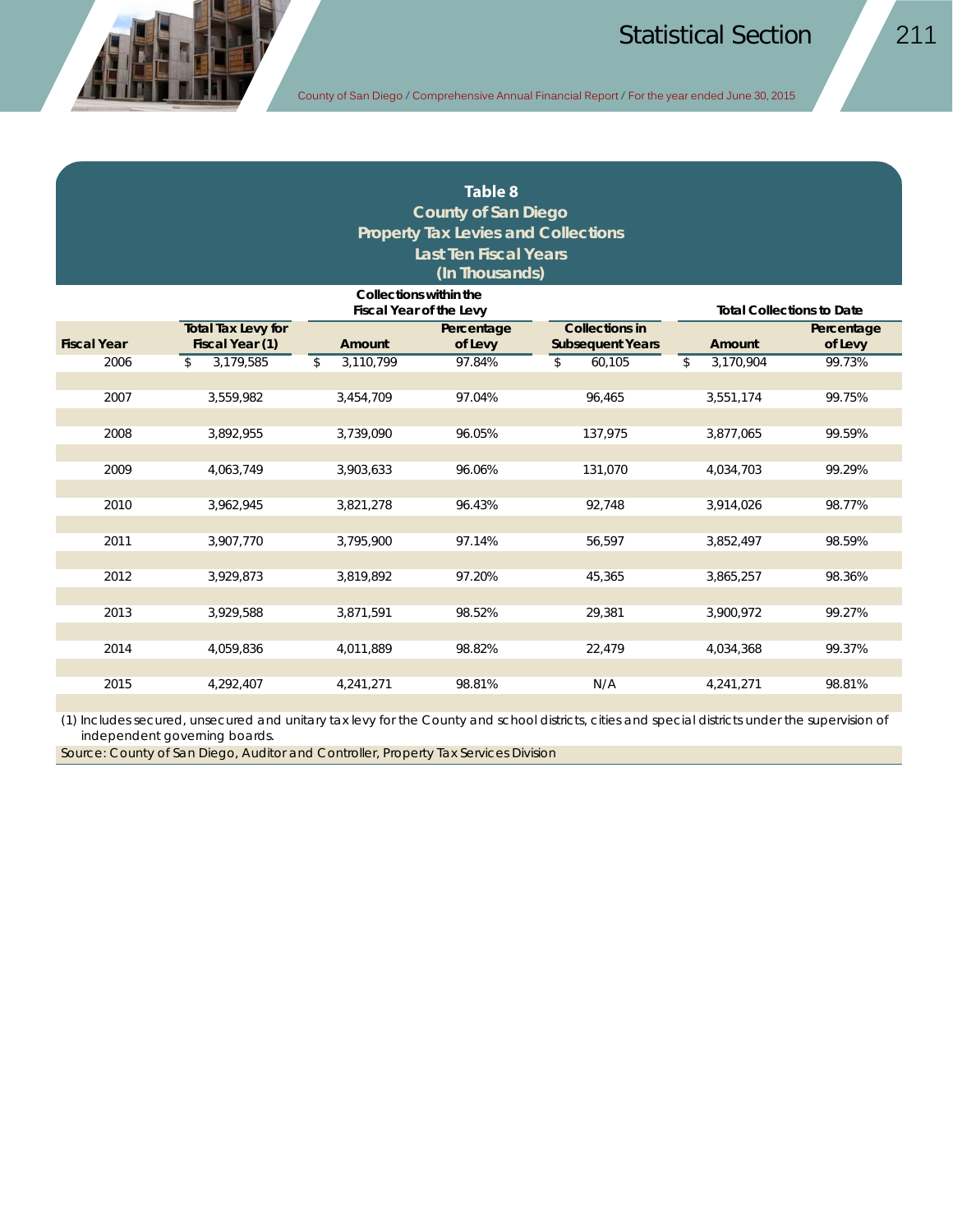## **Table 9**

### **County of San Diego Ratios of Outstanding Debt by Type Last Ten Fiscal Years (In Thousands, Except Per Capita Amount)**

|                                                                  | <b>Fiscal Year</b> |           |           |           |           |  |  |  |  |
|------------------------------------------------------------------|--------------------|-----------|-----------|-----------|-----------|--|--|--|--|
|                                                                  | 2006               | 2007      | 2008      | 2009      | 2010      |  |  |  |  |
| <b>Governmental Activities:</b>                                  |                    |           |           |           |           |  |  |  |  |
| Certificates of Participation & Lease<br>Revenue Bonds           | \$<br>360,625      | 369,685   | 335,532   | 475,913   | 432,760   |  |  |  |  |
| San Diego County Redevelopment<br>Agency Revenue Refunding Bonds | 15,955             | 15,597    | 15,279    | 14,945    | 14,602    |  |  |  |  |
| <b>Tobacco Settlement Asset-Backed</b>                           |                    |           |           |           |           |  |  |  |  |
| <b>Bonds</b>                                                     | 523,123            | 541,108   | 543,687   | 543,374   | 548,817   |  |  |  |  |
| Pension Obligation Bonds                                         | 1,231,369          | 1,203,698 | 1,068,200 | 1,003,490 | 872,540   |  |  |  |  |
| Capital and retrofit loans                                       | 8,098              | 7,920     | 7,043     | 7,043     | 7,404     |  |  |  |  |
| Capitalized Leases                                               | 31,894             | 29,623    | 27,590    |           | 242       |  |  |  |  |
| <b>Business-type Activities:</b>                                 |                    |           |           |           |           |  |  |  |  |
| Capital Loans                                                    | 2,745              | 2,551     | 2,255     | 2,038     | 1,809     |  |  |  |  |
| <b>Total Primary Government</b>                                  | 2,173,809          | 2,170,182 | 1,999,586 | 2,046,803 | 1,878,174 |  |  |  |  |
|                                                                  |                    |           |           |           |           |  |  |  |  |
| Percentage of Personal Income (1)                                | 1.72%              | 1.63%     | 1.39%     | 1.52%     | 1.37%     |  |  |  |  |
| Per Capita (1)                                                   | \$<br>737          | 730       | 636       | 643       | 582       |  |  |  |  |

|                                                                      | <b>Fiscal Year</b> |           |           |           |           |           |  |  |  |
|----------------------------------------------------------------------|--------------------|-----------|-----------|-----------|-----------|-----------|--|--|--|
|                                                                      |                    | 2011      | 2012      | 2013      | 2014      | 2015      |  |  |  |
| <b>Governmental Activities:</b>                                      |                    |           |           |           |           |           |  |  |  |
| Certificates of Participation & Lease<br>Revenue Bonds               | \$                 | 402.396   | 410.126   | 413,992   | 396.173   | 376,955   |  |  |  |
| San Diego County Redevelopment<br>Agency Revenue Refunding Bonds (2) |                    | 14,243    |           |           |           |           |  |  |  |
| Tobacco Settlement Asset-Backed<br><b>Bonds</b>                      |                    | 556,039   | 562,391   | 551,350   | 551,442   | 542,883   |  |  |  |
| <b>Pension Obligation Bonds</b>                                      |                    | 839,652   | 805,272   | 769,068   | 732,330   | 692,338   |  |  |  |
| Capital and retrofit loans                                           |                    | 7,162     | 6.167     | 5,169     | 5,124     | 5,188     |  |  |  |
| <b>Capitalized Leases</b>                                            |                    | 212       | 185       | 152       | 119       | 84        |  |  |  |
| <b>Business-type Activities:</b>                                     |                    |           |           |           |           |           |  |  |  |
| Capital Loans                                                        |                    | 1,566     | 1.313     | 1,046     | 766       | 475       |  |  |  |
| <b>Total Primary Government</b>                                      |                    | 1,821,270 | 1,785,454 | 1,740,777 | 1,685,954 | 1,617,923 |  |  |  |
|                                                                      |                    |           |           |           |           |           |  |  |  |
| Percentage of Personal Income (1)                                    |                    | 1.20%     | 1.15%     | 1.11%     | 0.99%     | 0.90%     |  |  |  |
| Per Capita (1)                                                       | \$                 | 585       | 571       | 552       | 528       | 501       |  |  |  |

#### (1) See Table 13 Demographic and Economic Statistics

(2) Pursuant to California Assembly Bill ABx1 26, the responsibility for the payment of this debt was transferred to the County of San Diego Successor Agency Private Purpose Trust Fund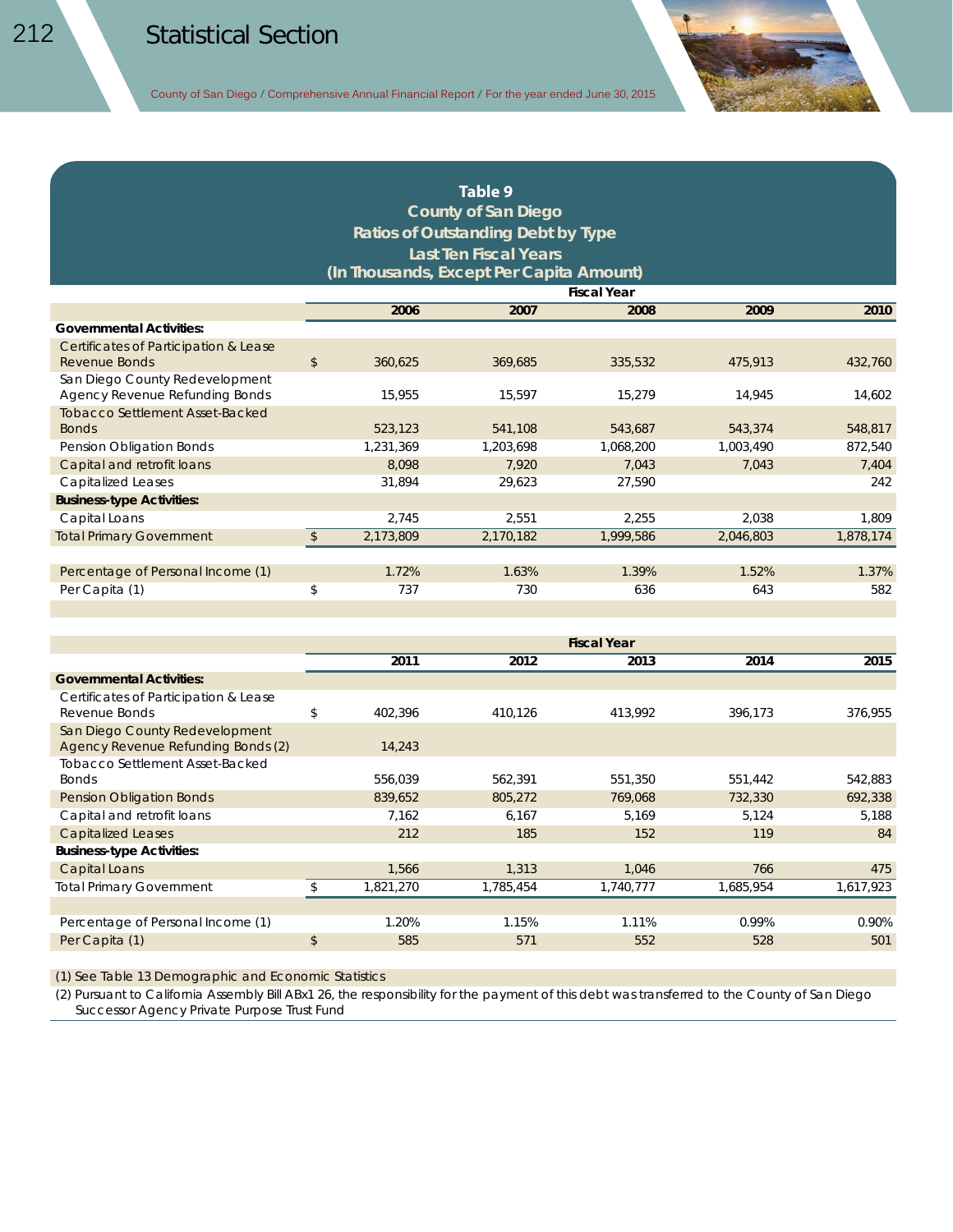

### **Table 10 County of San Diego Ratios of General Bonded Debt Outstanding Last Ten Fiscal Years (In Thousands, Except Per Capita Amount)**

|                                                         | <b>Fiscal Year</b> |           |           |           |           |           |  |
|---------------------------------------------------------|--------------------|-----------|-----------|-----------|-----------|-----------|--|
|                                                         |                    | 2006      | 2007      | 2008      | 2009      | 2010      |  |
| Certificates of Participation & Lease Revenue Bonds     | \$                 | 360,625   | 369,685   | 335,532   | 475,913   | 432.760   |  |
| Less: Amounts Available in Debt Service Fund            |                    | 29,380    | 35,238    | 26.474    | 50,513    | 35,547    |  |
| Net Certificates of Participation & Lease Revenue Bonds |                    | 331,245   | 334,447   | 309,058   | 425,400   | 397,213   |  |
|                                                         |                    |           |           |           |           |           |  |
| Pension Obligation Bonds                                |                    | 1,231,369 | 1,203,698 | 1,068,200 | 1,003,490 | 872,540   |  |
| Less: Amounts Available in Debt Service Fund            |                    | 50.822    | 27,328    | 15,248    | 15,741    | 3,364     |  |
| Net Pension Obligation Bonds                            |                    | 1,180,547 | 1,176,370 | 1.052.952 | 987.749   | 869.176   |  |
|                                                         |                    |           |           |           |           |           |  |
| <b>Total Net Bonded Debt</b>                            |                    | 1.511.792 | 1,510,817 | 1.362.010 | 1.413.149 | 1,266,389 |  |
|                                                         |                    |           |           |           |           |           |  |
| Percentage of Actual Taxable Value of Property (1)      |                    | 0.48%     | 0.42%     | 0.35%     | 0.35%     | 0.32%     |  |
| Per Capita (2)                                          | \$                 | 513       | 508       | 433       | 444       | 393       |  |
|                                                         |                    |           |           |           |           |           |  |

|                                                                           |     | <b>Fiscal Year</b> |           |           |           |           |  |  |  |  |
|---------------------------------------------------------------------------|-----|--------------------|-----------|-----------|-----------|-----------|--|--|--|--|
|                                                                           |     | 2011               | 2012      | 2013      | 2014      | 2015      |  |  |  |  |
| Certificates of Participation & Lease Revenue Bonds                       | \$  | 402,396            | 410,126   | 413,992   | 396,173   | 376,955   |  |  |  |  |
| Less: Amounts Available in Debt Service Fund                              |     | 26,867             | 26,860    | 28,140    | 27.728    | 28,798    |  |  |  |  |
| Net Certificates of Participation & Lease Revenue Bonds                   |     | 375,529            | 383,266   | 385,852   | 368,445   | 348,157   |  |  |  |  |
|                                                                           |     |                    |           |           |           |           |  |  |  |  |
| <b>Pension Obligation Bonds</b>                                           |     | 839,652            | 805,272   | 769,068   | 732,330   | 692,338   |  |  |  |  |
| Less: Amounts Available in Debt Service Fund                              |     | 2,117              | 629       | 161       | 423       | 877       |  |  |  |  |
| Net Pension Obligation Bonds                                              |     | 837,535            | 804,643   | 768,907   | 731,907   | 691,461   |  |  |  |  |
|                                                                           |     |                    |           |           |           |           |  |  |  |  |
| <b>Total Net Bonded Debt</b>                                              | \$. | 1,213,064          | 1,187,909 | 1,154,759 | 1,100,352 | 1,039,618 |  |  |  |  |
|                                                                           |     |                    |           |           |           |           |  |  |  |  |
| Percentage of Actual Taxable Value of Property (1)                        |     | 0.31%              | 0.30%     | 0.29%     | 0.27%     | 0.24%     |  |  |  |  |
| Per Capita (2)                                                            | \$  | 389                | 380       | 366       | 345       | 322       |  |  |  |  |
|                                                                           |     |                    |           |           |           |           |  |  |  |  |
| (1) See Table 5 Assessed Value of Taxable Property - Total Assessed Value |     |                    |           |           |           |           |  |  |  |  |
| (2) See Table 13 Demographic and Economic Statistics - Population Data    |     |                    |           |           |           |           |  |  |  |  |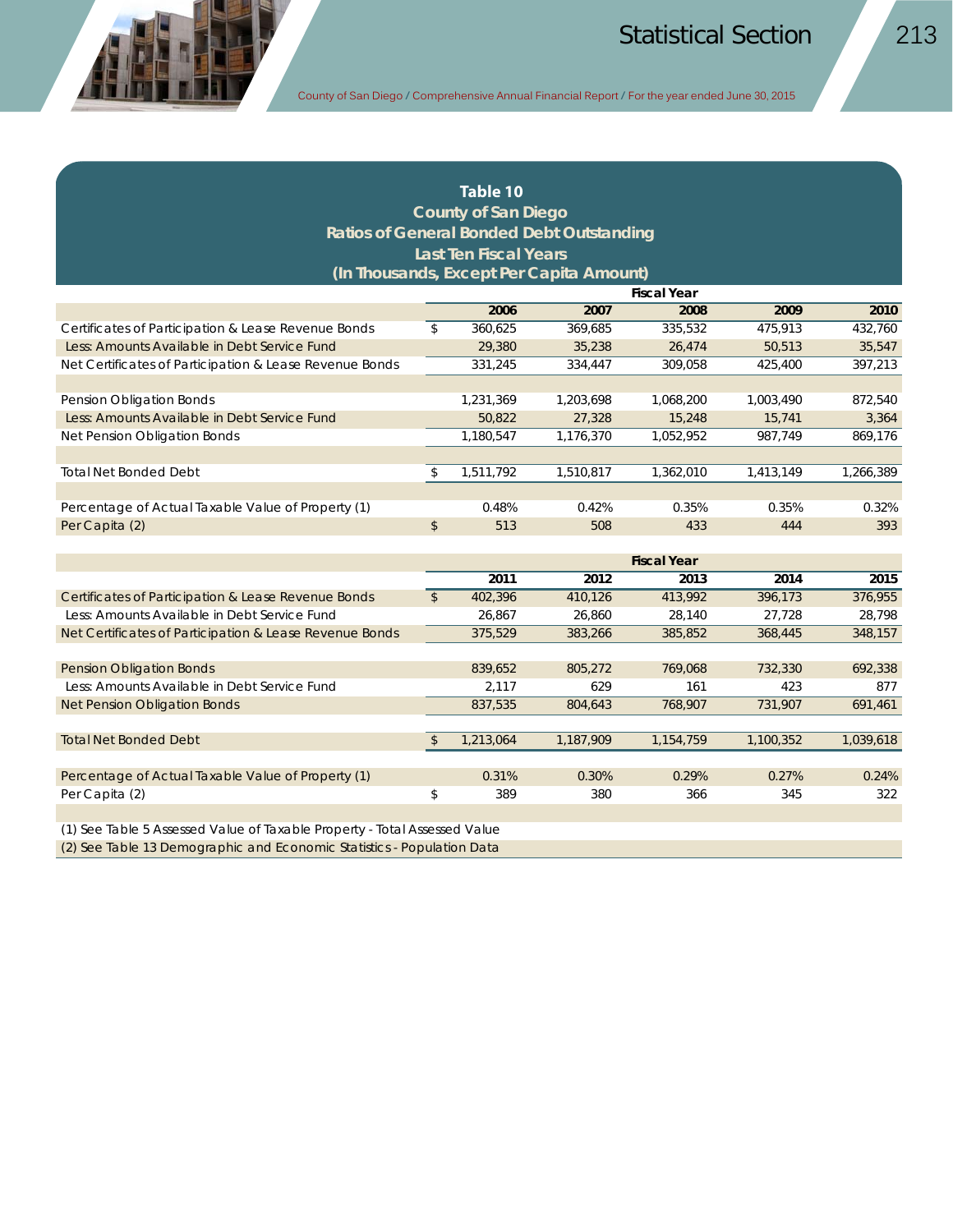## **Table 11**

#### **County of San Diego Legal Debt Margin Information Last Ten Fiscal Years (In Thousands)**

|                                                                    |                |                   | <b>Total Net Debt</b><br>Applicable to |                   |                                  |
|--------------------------------------------------------------------|----------------|-------------------|----------------------------------------|-------------------|----------------------------------|
| <b>Fiscal Year</b>                                                 |                | <b>Debt Limit</b> | Limit (1)                              | Legal Debt Margin | Legal Debt Margin/<br>Debt Limit |
| 2006                                                               | $\mathfrak{S}$ | 3,974,481         |                                        | 3,974,481         | 100%                             |
|                                                                    |                |                   |                                        |                   |                                  |
| 2007                                                               |                | 4,449,977         |                                        | 4,449,977         | 100%                             |
|                                                                    |                |                   |                                        |                   |                                  |
| 2008                                                               |                | 4,866,194         |                                        | 4,866,194         | 100%                             |
|                                                                    |                |                   |                                        |                   |                                  |
| 2009                                                               |                | 5,079,687         |                                        | 5,079,687         | 100%                             |
| 2010                                                               |                | 4,953,682         |                                        | 4,953,682         | 100%                             |
|                                                                    |                |                   |                                        |                   |                                  |
| 2011                                                               |                | 4,884,713         |                                        | 4,884,713         | 100%                             |
|                                                                    |                |                   |                                        |                   |                                  |
| 2012                                                               |                | 4,912,341         |                                        | 4,912,341         | 100%                             |
|                                                                    |                |                   |                                        |                   |                                  |
| 2013                                                               |                | 4,911,986         |                                        | 4,911,986         | 100%                             |
|                                                                    |                |                   |                                        |                   |                                  |
| 2014                                                               |                | 5,074,795         |                                        | 5,074,795         | 100%                             |
|                                                                    |                |                   |                                        |                   |                                  |
| 2015                                                               |                | 5,365,509         |                                        | 5,365,509         | 100%                             |
| Legal Debt Margin Calculation for Fiscal Year 2015                 |                |                   |                                        |                   |                                  |
| Assessed value                                                     | \$             | 429,240,743       |                                        |                   |                                  |
|                                                                    |                |                   |                                        |                   |                                  |
| Debt limit (1.25% of total assessed value) (2)                     |                | 5,365,509         |                                        |                   |                                  |
| Debt applicable to limit:                                          |                |                   |                                        |                   |                                  |
| General obligation bonds                                           |                |                   |                                        |                   |                                  |
| Less: Amount set aside for repayment of general<br>obligation debt |                |                   |                                        |                   |                                  |
| Total net debt applicable to limit                                 |                |                   |                                        |                   |                                  |
| Legal debt margin                                                  | $\,$           | 5,365,509         |                                        |                   |                                  |
|                                                                    |                |                   |                                        |                   |                                  |

(1) For the fiscal years presented, the County had no debt that qualified as indebtedness subject to the bonded debt limit under the California Constitution.

(2) Under California State law, the total amount of bonded indebtedness shall not at any time exceed 1.25% of the taxable property of the County as shown by the last equalized assessment roll.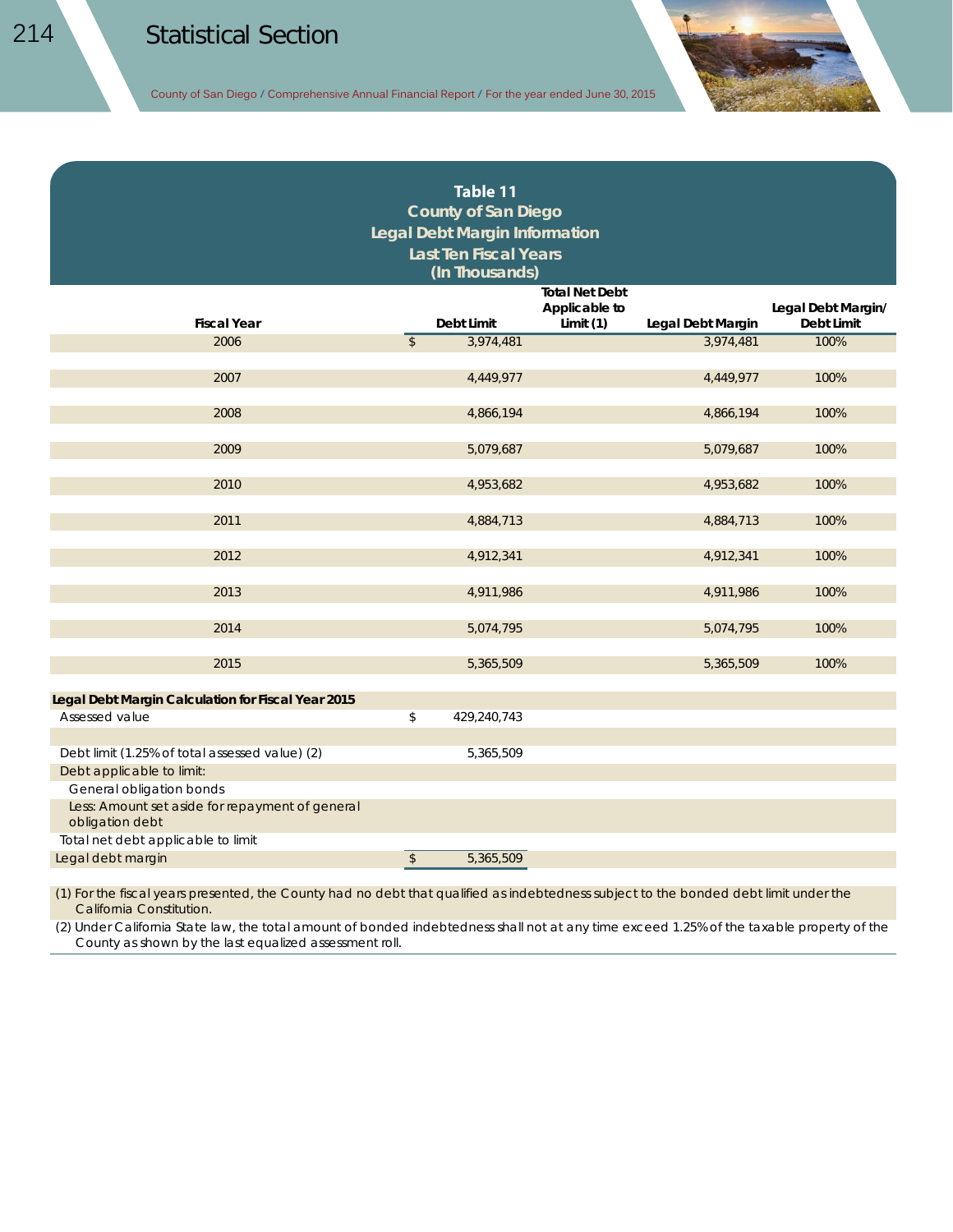## **Table 12 County of San Diego Pledged-Revenue Coverage**

**Last Ten Fiscal Years (In Thousands)**

#### **Tobacco Settlement Asset-Backed Bonds (1)**

| <b>Fiscal Year</b> | Tobacco<br>Settlement<br><b>Revenues</b> | Less: Operating<br>Expenses (2) | <b>Net Available</b><br>Revenue | Principal (3) | <b>Interest</b> | Coverage |
|--------------------|------------------------------------------|---------------------------------|---------------------------------|---------------|-----------------|----------|
| 2006               | 27,915 \$<br>\$                          | $173$ \$                        | 27,742 \$                       | $1,550$ \$    | 11,975          | 2.05     |
|                    |                                          |                                 |                                 |               |                 |          |
| 2007               | 29,219                                   | 164                             | 29,055                          | 3,100         | 26,820          | 0.97     |
|                    |                                          |                                 |                                 |               |                 |          |
| 2008               | 31,106                                   | 146                             | 30,960                          | 6,865         | 26,599          | 0.93     |
|                    |                                          |                                 |                                 |               |                 |          |
| 2009               | 34,181                                   | 156                             | 34,025                          | 10,000        | 26,273          | 0.94     |
|                    |                                          |                                 |                                 |               |                 |          |
| 2010               | 28,503                                   | 151                             | 28,352                          | 4,500         | 25,798          | 0.94     |
|                    |                                          |                                 |                                 |               |                 |          |
| 2011               | 26,976                                   | 158                             | 26,818                          | 2,995         | 25,584          | 0.94     |
|                    |                                          |                                 |                                 |               |                 |          |
| 2012               | 27,509                                   | 165                             | 27,344                          | 3,755         | 25,442          | 0.94     |
|                    |                                          |                                 |                                 |               |                 |          |
| 2013               | 41,460                                   | 111                             | 41,349                          | 17,035        | 25,263          | 0.98     |
|                    |                                          |                                 |                                 |               |                 |          |
| 2014               | 27,256                                   | 195                             | 27,061                          | 5,750         | 24,453          | 0.90     |
|                    |                                          |                                 |                                 |               |                 |          |
| 2015               | 26,982                                   | 190                             | 26,792                          | 14,760        | 24,181          | 0.69     |

(1) Data for fiscal years 2006 applies to the Series 2001 Tobacco Settlement Asset-Backed (Tobacco) bonds that were issued in 2002. In May 2006, the Series 2001 Tobacco bonds were refunded and the Series 2006 Tobacco Settlement Asset-Backed bonds were issued.

(2) Operating expenses do not include interest.

(3) Tobacco Principal Debt Service requirements include Turbo Principal payments.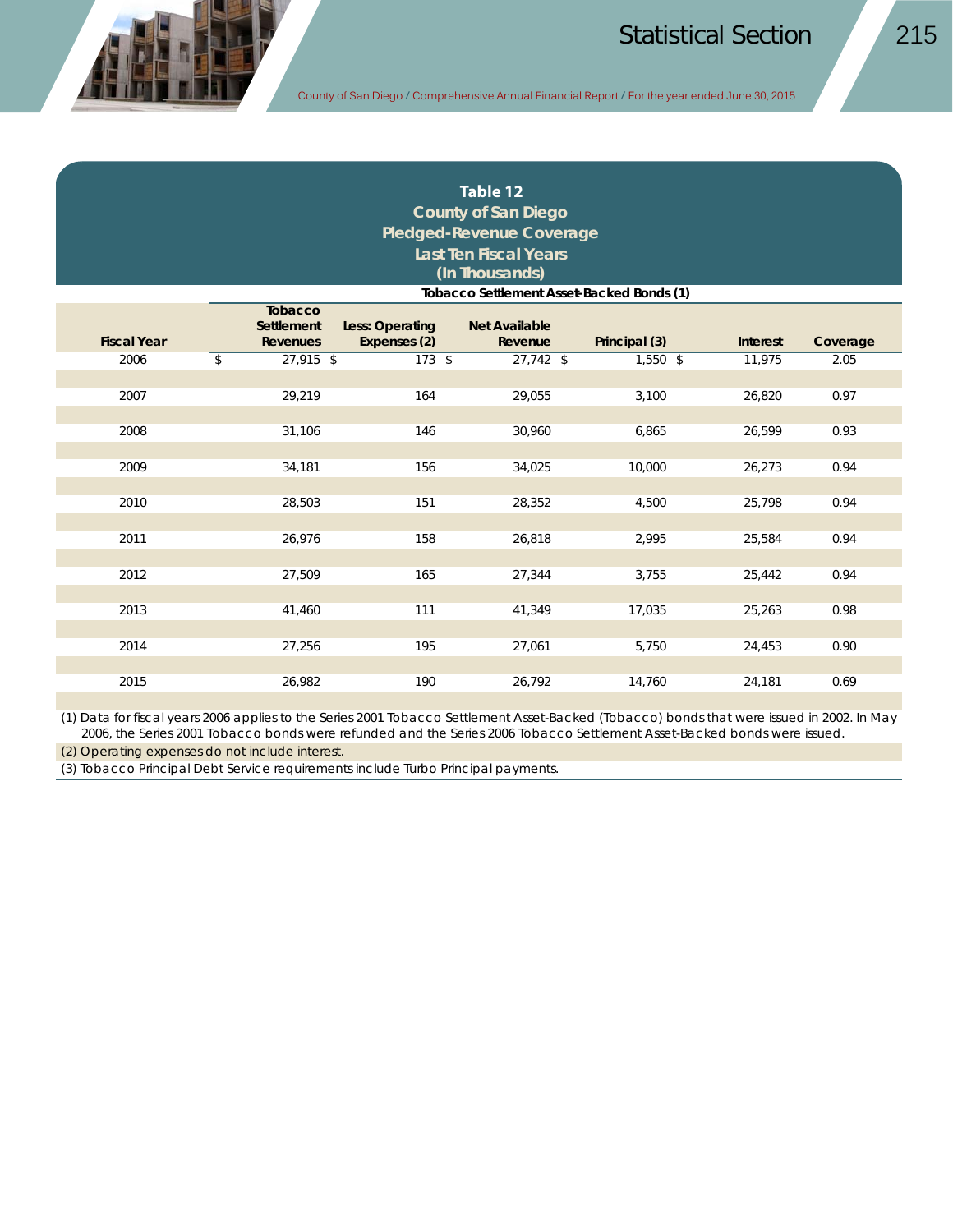# **Table 13 County of San Diego**

**Demographic and Economic Statistics**

| Last Ten Years |                |                                       |                                            |                       |                                 |  |  |  |  |
|----------------|----------------|---------------------------------------|--------------------------------------------|-----------------------|---------------------------------|--|--|--|--|
| Year           | Population (1) | Personal Income<br>(in thousands) (2) | Per Capita Personal<br>Income (in dollars) | School Enrollment (3) | <b>Unemployment Rate</b><br>(4) |  |  |  |  |
| 2006           | 2,948,362      | $\sqrt{2}$<br>126,194,000             | $\frac{1}{2}$<br>42,801                    | 495,228               | 4.1                             |  |  |  |  |
|                |                |                                       |                                            |                       |                                 |  |  |  |  |
| 2007           | 2,974,861      | 133,369,000                           | 44,832                                     | 496,699               | 4.6                             |  |  |  |  |
|                |                |                                       |                                            |                       |                                 |  |  |  |  |
| 2008           | 3,146,274      | 143,873,000                           | 45,728                                     | 494,016               | 6.0                             |  |  |  |  |
|                |                |                                       |                                            |                       |                                 |  |  |  |  |
| 2009           | 3,185,462      | 134,696,000                           | 42,285                                     | 496,702               | 9.7                             |  |  |  |  |
|                |                |                                       |                                            |                       |                                 |  |  |  |  |
| 2010           | 3,224,432      | 137,525,000                           | 42,651                                     | 496,995               | 10.7                            |  |  |  |  |
|                |                |                                       |                                            |                       |                                 |  |  |  |  |
| 2011           | 3,115,810      | 151,539,000                           | 48,635                                     | 498,243               | 10.7                            |  |  |  |  |
| 2012           | 3,128,734      | 155,500,000                           | 49,701                                     | 498,263               | 9.5                             |  |  |  |  |
|                |                |                                       |                                            |                       |                                 |  |  |  |  |
| 2013           | 3,150,178      | 156,600,000                           | 49,711                                     | 499,850               | 8.1                             |  |  |  |  |
|                |                |                                       |                                            |                       |                                 |  |  |  |  |
| 2014           | 3,194,362      | 170,300,000                           | 53,313                                     | 503,096               | 6.4                             |  |  |  |  |
|                |                |                                       |                                            |                       |                                 |  |  |  |  |
| 2015           | 3,227,496      | 179,800,000                           | 55,709                                     | 503,848               | 5.0                             |  |  |  |  |
|                |                |                                       |                                            |                       |                                 |  |  |  |  |

Sources:

Primary

(1) California Department of Finance

(2) Los Angeles County Economic Development Corporation, The Kyser Center for Economic Research

(3) California Department of Education

(4) U.S. Department of Labor, Bureau of Labor Statistics

Secondary

(1) U.S. Department of Commerce, Bureau of Economic Analysis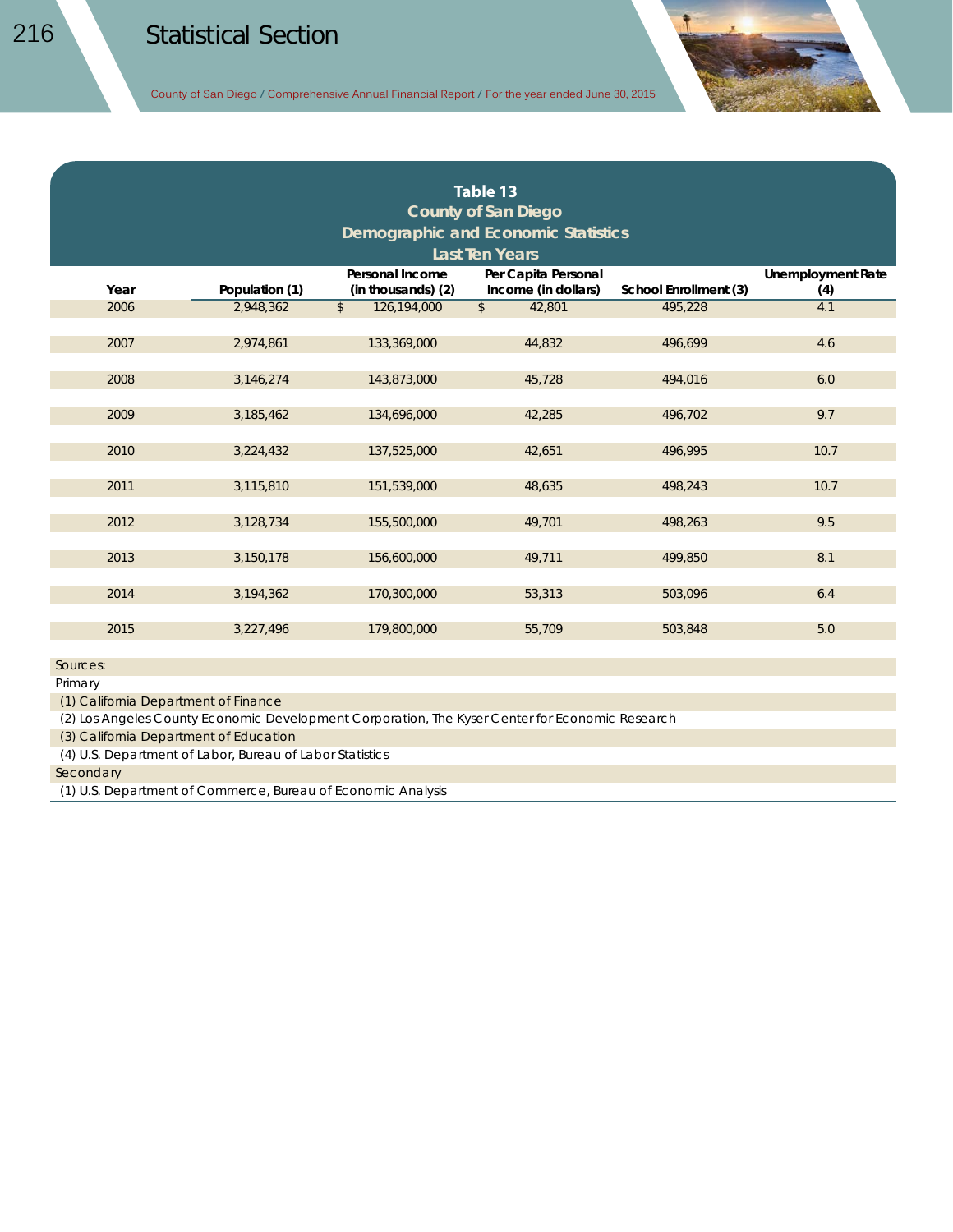

|                                                                                                 |               |                | Table 14                             |               |                |                                      |  |  |  |                                        |
|-------------------------------------------------------------------------------------------------|---------------|----------------|--------------------------------------|---------------|----------------|--------------------------------------|--|--|--|----------------------------------------|
| <b>County of San Diego</b><br><b>Principal Employers</b>                                        |               |                |                                      |               |                |                                      |  |  |  |                                        |
|                                                                                                 |               |                |                                      |               |                |                                      |  |  |  | <b>Current Year and Nine Years Ago</b> |
| 2015<br>2006                                                                                    |               |                |                                      |               |                |                                      |  |  |  |                                        |
|                                                                                                 |               |                | Percentage of<br><b>Total County</b> |               |                | Percentage of<br><b>Total County</b> |  |  |  |                                        |
| Employer                                                                                        | Employees (1) | Rank           | Employment (2)                       | Employees (1) | Rank           | Employment (3)                       |  |  |  |                                        |
| University of California, San Diego                                                             | 29,287        | 1              | 1.97%                                | 27,200        | 3              | 1.90%                                |  |  |  |                                        |
| County of San Diego (4)                                                                         | 17,044        | $\overline{2}$ | 1.15%                                | 16,772        | 5              | 1.17%                                |  |  |  |                                        |
| Sharp HealthCare                                                                                | 16,896        | 3              | 1.14%                                | 13,377        | 6              | 0.93%                                |  |  |  |                                        |
|                                                                                                 |               |                |                                      |               |                |                                      |  |  |  |                                        |
| <b>Scripps Health</b>                                                                           | 14,644        | 4              | 0.98%                                | 10,932        | 8              | 0.76%                                |  |  |  |                                        |
| Qualcomm Inc.                                                                                   | 13,500        | 5              | 0.91%                                |               |                |                                      |  |  |  |                                        |
|                                                                                                 |               |                |                                      |               |                |                                      |  |  |  |                                        |
| Kaiser Permanente                                                                               | 7,535         | 6              | 0.51%                                | 7,432         | 9              | 0.52%                                |  |  |  |                                        |
|                                                                                                 |               |                |                                      |               |                |                                      |  |  |  |                                        |
| UC San Diego Health                                                                             | 7,229         | 7              | 0.49%                                |               |                |                                      |  |  |  |                                        |
|                                                                                                 |               |                |                                      |               |                |                                      |  |  |  |                                        |
| YMCA of San Diego County                                                                        | 5,487         | 8              | 0.37%                                |               |                |                                      |  |  |  |                                        |
| Rady Children's Hospital - San Diego                                                            | 5,122         | 9              | 0.34%                                |               |                |                                      |  |  |  |                                        |
|                                                                                                 |               |                |                                      |               |                |                                      |  |  |  |                                        |
| <b>General Atomics Aeronautical</b>                                                             |               |                |                                      |               |                |                                      |  |  |  |                                        |
| Systems Inc.                                                                                    | 5,088         | 10             | 0.34%                                |               |                |                                      |  |  |  |                                        |
| <b>Federal Government</b>                                                                       |               |                |                                      | 39,100        | 1              | 2.73%                                |  |  |  |                                        |
|                                                                                                 |               |                |                                      |               |                |                                      |  |  |  |                                        |
| State of California                                                                             |               |                |                                      | 38,800        | $\overline{2}$ | 2.71%                                |  |  |  |                                        |
|                                                                                                 |               |                |                                      |               |                |                                      |  |  |  |                                        |
| San Diego Unified School District                                                               |               |                |                                      | 19,777        | 4              | 1.38%                                |  |  |  |                                        |
| City of San Diego                                                                               |               |                |                                      | 11,777        | $\overline{7}$ | 0.82%                                |  |  |  |                                        |
|                                                                                                 |               |                |                                      |               |                |                                      |  |  |  |                                        |
| U.S. Postal Service, San Diego District                                                         |               |                |                                      | 6,937         | 10             | 0.48%                                |  |  |  |                                        |
|                                                                                                 |               |                |                                      |               |                |                                      |  |  |  |                                        |
| Total                                                                                           | 121,832       |                | 8.20%                                | 192,104       |                | 13.40%                               |  |  |  |                                        |
| Sources:                                                                                        |               |                |                                      |               |                |                                      |  |  |  |                                        |
| (1) San Diego Business Journal                                                                  |               |                |                                      |               |                |                                      |  |  |  |                                        |
| (2) California Labor Market Info                                                                |               |                |                                      |               |                |                                      |  |  |  |                                        |
| Percentage is calculated by dividing employees by total employment of 1,487,900 as of June 2015 |               |                |                                      |               |                |                                      |  |  |  |                                        |
| (3) California Labor Market Info                                                                |               |                |                                      |               |                |                                      |  |  |  |                                        |

Percentage is calculated by dividing employees by total employment of 1,431,800 as of June 2006

(4) County of San Diego 2015 and 2006 Adopted Operational Plans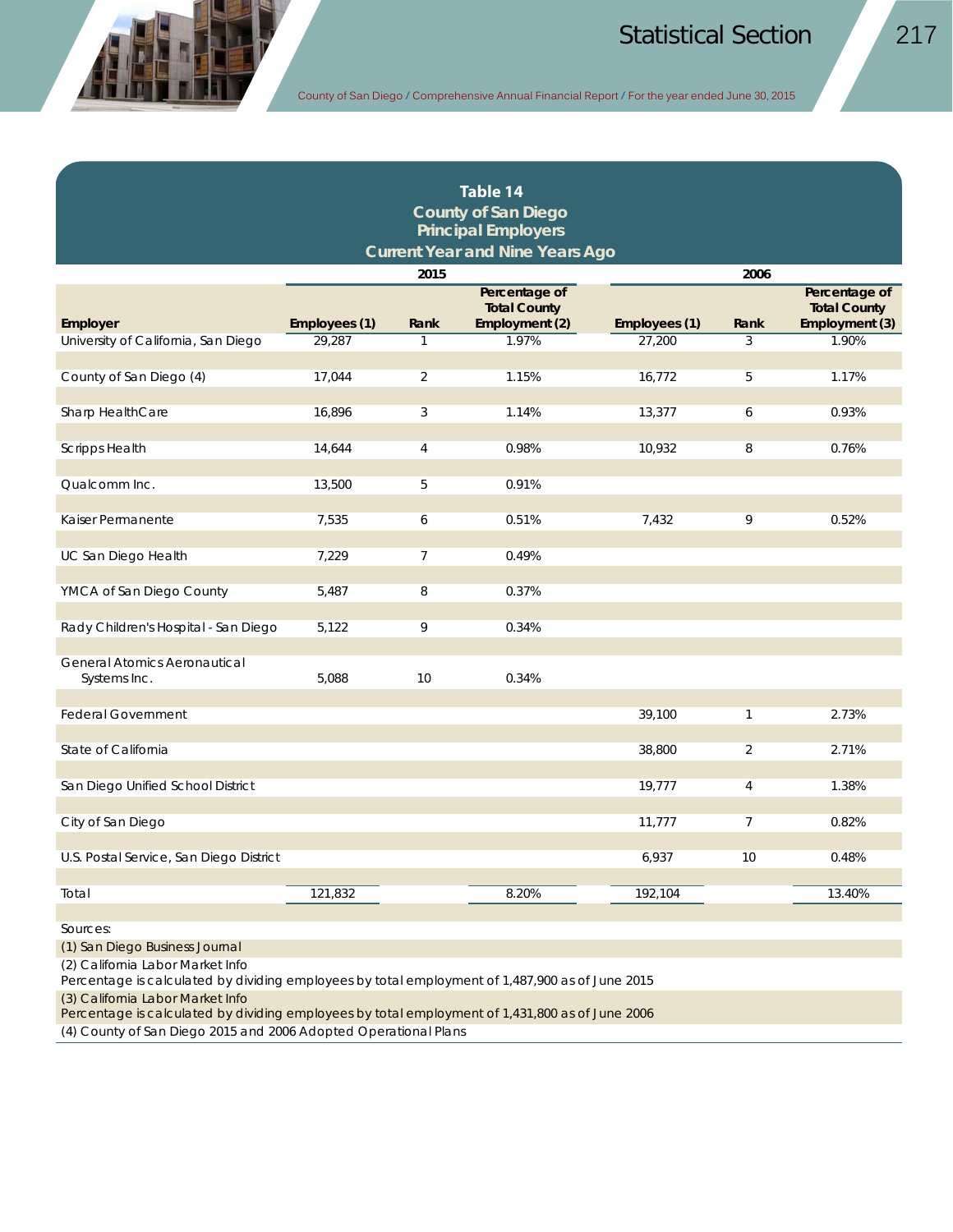| Table 15<br><b>County of San Diego</b><br>Full-time Equivalent County Government Employees by Function |                    |        |        |        |        |  |  |  |  |
|--------------------------------------------------------------------------------------------------------|--------------------|--------|--------|--------|--------|--|--|--|--|
| <b>Last Ten Fiscal Years</b><br><b>Fiscal Year</b>                                                     |                    |        |        |        |        |  |  |  |  |
| <b>Function</b>                                                                                        | 2006               | 2007   | 2008   | 2009   | 2010   |  |  |  |  |
| General                                                                                                | 1,486              | 1,505  | 1,538  | 1,515  | 1,487  |  |  |  |  |
| Public protection                                                                                      | 7,673              | 7,804  | 8,027  | 7,879  | 7,575  |  |  |  |  |
| Public ways and facilities                                                                             | 366                | 373    | 393    | 405    | 390    |  |  |  |  |
| Health and sanitation                                                                                  | 2,127              | 2,188  | 2,242  | 2,222  | 2,136  |  |  |  |  |
| Public assistance                                                                                      | 3,761              | 3,659  | 3,781  | 3,659  | 3,497  |  |  |  |  |
| Education                                                                                              | 275                | 295    | 297    | 312    | 293    |  |  |  |  |
| Recreation and cultural                                                                                | 158                | 168    | 180    | 176    | 173    |  |  |  |  |
| Total                                                                                                  | 15,846             | 15,992 | 16,458 | 16,168 | 15,551 |  |  |  |  |
|                                                                                                        |                    |        |        |        |        |  |  |  |  |
|                                                                                                        | <b>Fiscal Year</b> |        |        |        |        |  |  |  |  |
| <b>Function</b>                                                                                        | 2011               | 2012   | 2013   | 2014   | 2015   |  |  |  |  |
| General                                                                                                | 1,477              | 1,451  | 1,485  | 1,479  | 1,485  |  |  |  |  |
| Public protection                                                                                      | 7,362              | 7,430  | 7,638  | 7,859  | 7,923  |  |  |  |  |
| Public ways and facilities                                                                             | 374                | 367    | 369    | 366    | 356    |  |  |  |  |
| Health and sanitation                                                                                  | 2,088              | 2,045  | 2,068  | 2,029  | 1,994  |  |  |  |  |
| Public assistance                                                                                      | 3,321              | 3,440  | 3,728  | 4,160  | 4,368  |  |  |  |  |
| Education                                                                                              | 277                | 256    | 251    | 246    | 259    |  |  |  |  |
| Recreation and cultural                                                                                | 169                | 171    | 162    | 172    | 166    |  |  |  |  |

Total 15,068 15,160 15,701 16,311 16,551

Source: County of San Diego Auditor and Controller, Central Payroll Administration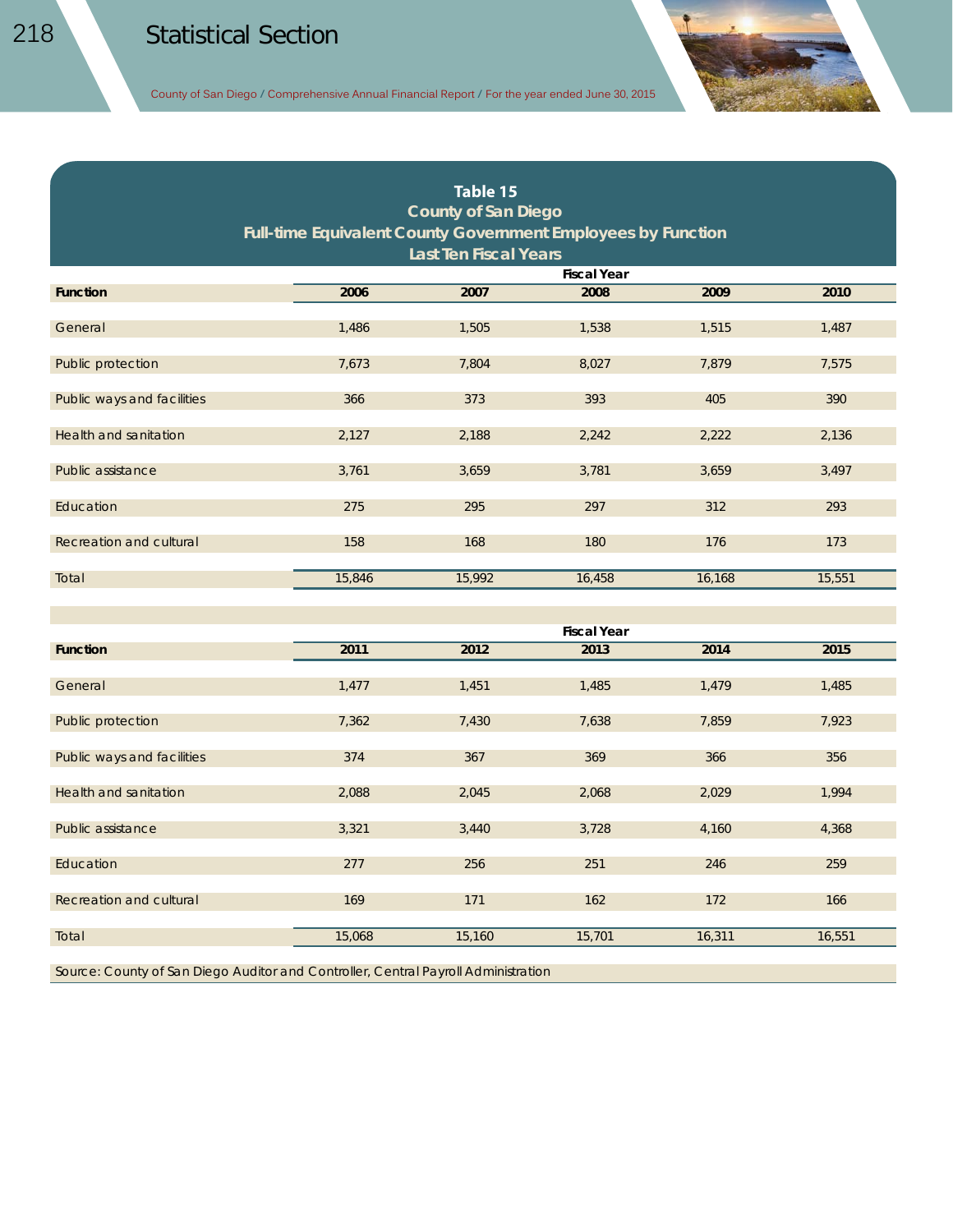

### **Table 16 County of San Diego Operating Indicators by Function Last Ten Fiscal Years**

|                                                                                                                                     | <b>Fiscal Year</b> |         |         |         |         |
|-------------------------------------------------------------------------------------------------------------------------------------|--------------------|---------|---------|---------|---------|
| <b>Function</b>                                                                                                                     | 2006               | 2007    | 2008    | 2009    | 2010    |
| General                                                                                                                             |                    |         |         |         |         |
| Registrar of Voters: Percent of total mail ballots tallied by the Monday<br>after Election Day                                      | 96.10%             | 94.50%  | 99.80%  | 94.00%  | 93.00%  |
| Assessor/Recorder/County Clerk: Percent of mandated assessments<br>completed by close of annual tax roll                            | 100.00%            | 100.00% | 100.00% | 100.00% | 100.00% |
| Treasurer-Tax Collector: Secured taxes collected (% of total)                                                                       | 98.00%             | 97.20%  | 96.00%  | 96.30%  | 97.00%  |
| Public protection                                                                                                                   |                    |         |         |         |         |
| Child Support Services: Percent of current support collected (federal<br>performance measure #3)                                    | 49.00%             | 50.00%  | 51.00%  | 50.00%  | 53.00%  |
| Sheriff: Number of jail bookings                                                                                                    | 144,727            | 146,566 | 142,357 | 144,756 | 139,314 |
| Sheriff: Daily average - number of inmates                                                                                          | 5,184              | 5,118   | 5,209   | 5,141   | 4,751   |
| District Attorney: Felony defendants received                                                                                       | 31,182             | 30,357  | 27,849  | 28,150  | 27,744  |
| District Attorney: Misdemeanor defendants received                                                                                  | 28,068             | 28,081  | 28,458  | 29,512  | 28,896  |
| Planning and Land Use: Building inspections completed next day                                                                      | 100.00%            | 100.00% | 100.00% | 100.00% | 100.00% |
| Animal Services: Percent of euthanized animals that were treatable                                                                  | 12.90%             | 13.80%  | 15.80%  | 15.90%  | 24.00%  |
|                                                                                                                                     |                    |         |         |         |         |
| Public ways and facilities                                                                                                          |                    |         |         |         |         |
| Public Works: Protect water quality through Department of Public<br>Works roads/drainage waste debris removal (cubic yards removed) | 51,287             | 28,700  | 29,580  | 29,180  | 28,802  |
| <b>Health and sanitation</b>                                                                                                        |                    |         |         |         |         |
| Regional Operations: Children age 0-4 years receive age-<br>appropriate vaccines                                                    | (1)                | (1)     | (1)     | (1)     | 99.00%  |
| Regional Operations: Children age 11-18 years receive age-<br>appropriate vaccines                                                  | (1)                | (1)     | (1)     | (1)     | 97.00%  |
| Regional Operations: Children age 0-18 years receive age-<br>appropriate vaccines                                                   | (1)                | (1)     | (1)     | (1)     | (1)     |
| Behavioral Health Services: Wait time for children's mental health<br>outpatient treatment                                          | 4 days             | 4 days  | 4 days  | 7 days  | 5 days  |
|                                                                                                                                     |                    |         |         |         |         |
| <b>Public assistance</b>                                                                                                            |                    |         |         |         |         |
| Aging & Independence Services: Face-to-face adult protective<br>services investigations within 10 days                              | 96.00%             | 96.00%  | 95.00%  | 96.00%  | 95.00%  |
| Child Welfare Services: Foster children in 12th grade who achieve<br>high school completion (diploma, certificate or equivalent)    | 79.00%             | 83.00%  | 86.00%  | 87.00%  | 85.20%  |
| Child Welfare Services: Family participation in joint case planning<br>and meetings quarterly                                       | (1)                | (1)     | (1)     | (1)     | (1)     |
| Eligibility Operations: CalWORKs applications processed timely to<br>help eligible families become more self-sufficient             | (1)                | (1)     | (1)     | (1)     | (1)     |
| Education                                                                                                                           |                    |         |         |         |         |
| County Library: Annual average circulation per item                                                                                 | 2.57               | 3.08    | 3.10    | 5.44    | 6.46    |
| Recreation and cultural                                                                                                             |                    |         |         |         |         |
| Parks and Recreation: Number of parkland acres owned and<br>managed                                                                 | 40,600             | 41,100  | 41,500  | 45,043  | 44,616  |
| Parks and Recreation: Number of miles of trails managed in the                                                                      |                    |         |         |         |         |
| County trails program                                                                                                               | 275                | 305     | 315     | 320     | 325     |
| (1) Trend data not available                                                                                                        |                    |         |         |         |         |
| Source: Various County departments                                                                                                  |                    |         |         |         |         |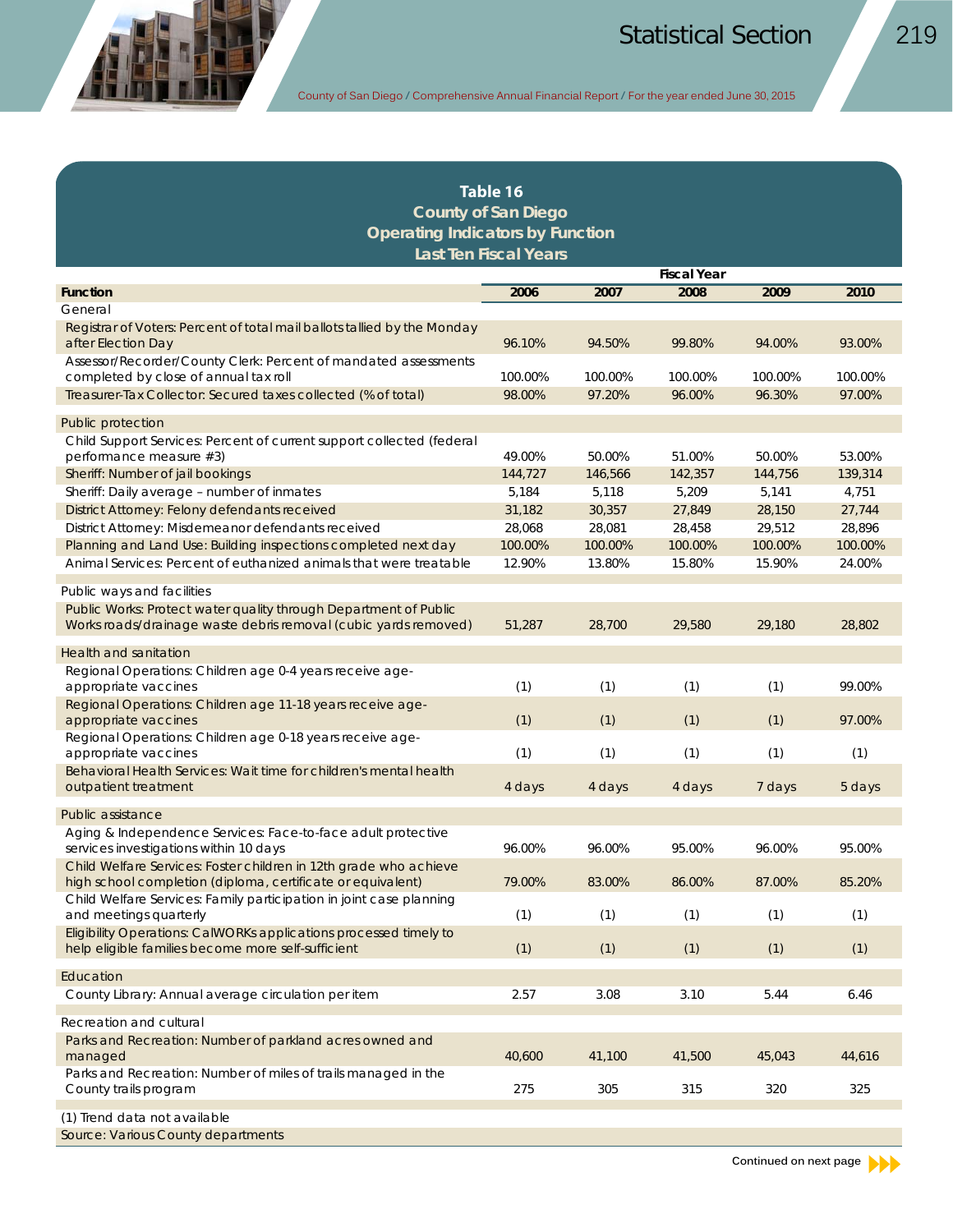#### **Table 16 County of San Diego Operating Indicators by Function Last Ten Fiscal Years**

| (Continued)                                                                                                                      |                    |         |         |            |         |
|----------------------------------------------------------------------------------------------------------------------------------|--------------------|---------|---------|------------|---------|
|                                                                                                                                  | <b>Fiscal Year</b> |         |         |            |         |
| <b>Function</b>                                                                                                                  | 2011               | 2012    | 2013    | 2014       | 2015    |
| General                                                                                                                          |                    |         |         |            |         |
| Registrar of Voters: Percent of total mail ballots tallied by the Monday<br>after Election Day                                   | 94.00%             | 98.00%  | 74.30%  | 99.00%     | 98.00%  |
| Assessor/Recorder/County Clerk: Percent of mandated assessments<br>completed by close of annual tax roll                         | 100.00%            | 99.00%  | 99.00%  | 100.00%    | 100.00% |
| Treasurer-Tax Collector: Secured taxes collected (% of total)                                                                    | 98.00%             | 97.00%  | 98.00%  | 99.10%     | 99.10%  |
| Public protection                                                                                                                |                    |         |         |            |         |
| Child Support Services: Percent of current support collected (federal                                                            |                    |         |         |            |         |
| performance measure #3)                                                                                                          | 59.00%             | 64.00%  | 67.00%  | 68.00%     | 71.00%  |
| Sheriff: Number of jail bookings                                                                                                 | 136,451            | 130,044 | 126,836 | 89,936     | 82,702  |
| Sheriff: Daily average - number of inmates                                                                                       | 4,622              | 4,846   | 5,274   | 5,706      | 5,226   |
| District Attorney: Felony defendants received                                                                                    | 26,619             | 25,983  | 27,745  | 27,424     | 22,302  |
| District Attorney: Misdemeanor defendants received                                                                               | 28,926             | 26,800  | 25,080  | 27,441     | 31,242  |
| Planning and Land Use: Building inspections completed next day                                                                   | 100.00%            | 100.00% | 100.00% | 98.00%     | 98.00%  |
| Animal Services: Percent of euthanized animals that were treatable                                                               | 26.40%             | 25.30%  | 28.00%  | 20.00%     | 12.80%  |
| Public ways and facilities                                                                                                       |                    |         |         |            |         |
| Public Works: Protect water quality through Department of Public                                                                 |                    |         |         |            |         |
| Works roads/drainage waste debris removal (cubic yards removed)                                                                  | 27,680             | 25,404  | 25,000  | 60,045     | 27,010  |
| <b>Health and sanitation</b>                                                                                                     |                    |         |         |            |         |
| Regional Operations: Children age 0-4 years receive age-                                                                         |                    |         |         |            |         |
| appropriate vaccines                                                                                                             | 99.00%             | 99.00%  | 99.50%  | (1)        | (1)     |
| Regional Operations: Children age 11-18 years receive age-<br>appropriate vaccines                                               | 97.00%             | 99.00%  | 99.40%  | (1)        | (1)     |
| Regional Operations: Children age 0-18 years receive age-<br>appropriate vaccines                                                | (1)                | (1)     | (1)     | 99.00%     | 99.00%  |
| Behavioral Health Services: Wait time for children's mental health                                                               |                    |         |         |            |         |
| outpatient treatment                                                                                                             | 5 days             | 5 days  | 4 days  | $3.5$ days | (1)     |
| Public assistance                                                                                                                |                    |         |         |            |         |
| Aging & Independence Services: Face-to-face adult protective<br>services investigations within 10 days                           | 96.00%             | 96.00%  | 97.00%  | 95.00%     | 97.00%  |
| Child Welfare Services: Foster children in 12th grade who achieve<br>high school completion (diploma, certificate or equivalent) | 82.00%             | 79.00%  | 83.00%  | 79.00%     | (1)     |
| Child Welfare Services: Family participation in joint case planning<br>and meetings quarterly                                    | (1)                | (1)     | (1)     | (1)        | 56.00%  |
| Eligibility Operations: CalWORKs applications processed timely to                                                                |                    |         |         |            |         |
| help eligible families become more self-sufficient                                                                               | (1)                | (1)     | (1)     | (1)        | 96.00%  |
| Education                                                                                                                        |                    |         |         |            |         |
| County Library: Annual average circulation per item                                                                              | 9.95               | 7.98    | 7.52    | 6.84       | 7.47    |
| Recreation and cultural                                                                                                          |                    |         |         |            |         |
| Parks and Recreation: Number of parkland acres owned and                                                                         |                    |         |         |            |         |
| managed                                                                                                                          | 45,187             | 45,661  | 47,270  | 47,907     | 48,098  |
| Parks and Recreation: Number of miles of trails managed in the                                                                   |                    |         |         |            |         |
| County trails program                                                                                                            | 326                | 329     | 330     | 336        | 359     |
| (1) Trend data not available                                                                                                     |                    |         |         |            |         |
| Source: Various County departments                                                                                               |                    |         |         |            |         |